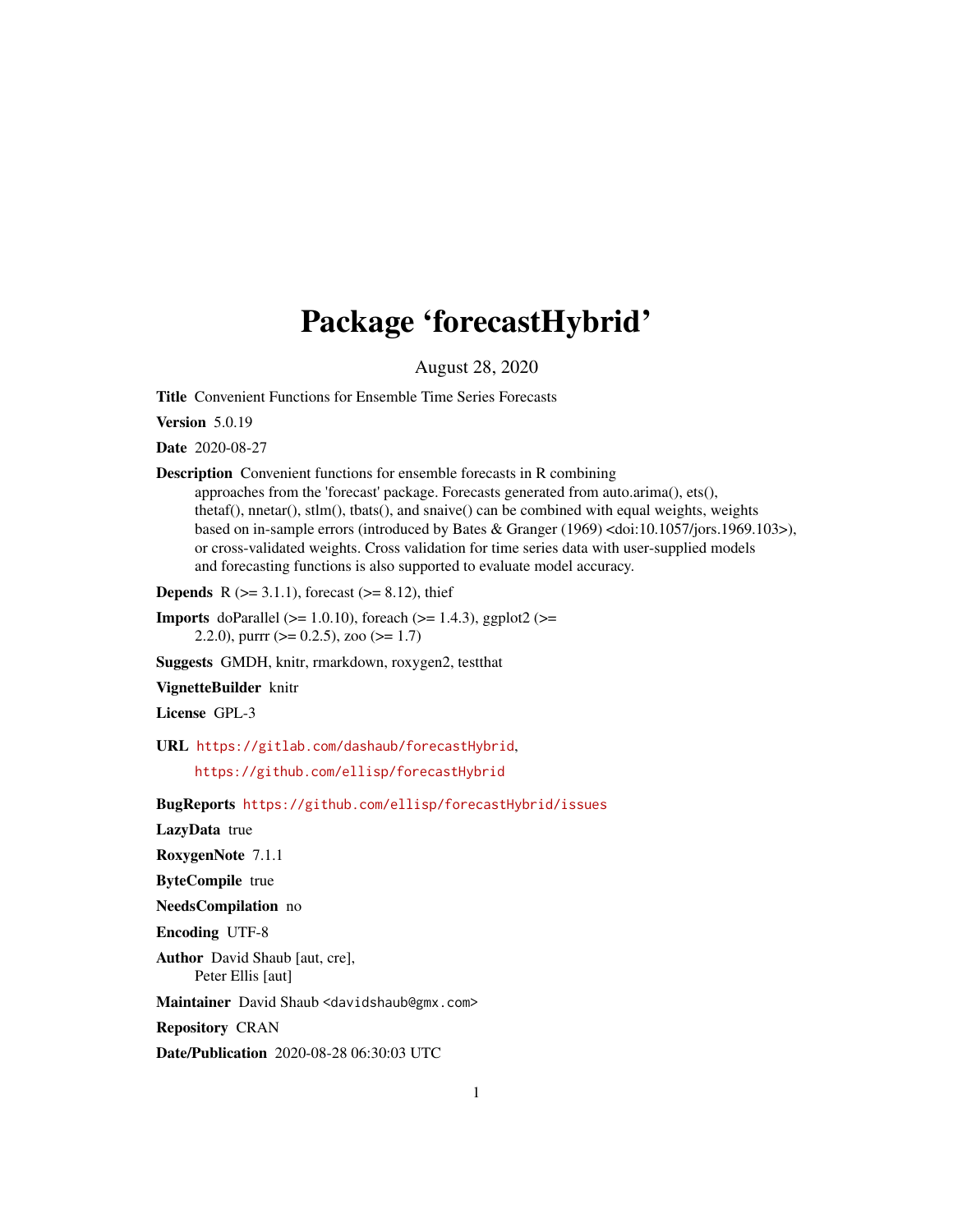## <span id="page-1-0"></span>R topics documented:

|       |                                                                                                                                | $\overline{2}$ |
|-------|--------------------------------------------------------------------------------------------------------------------------------|----------------|
|       |                                                                                                                                | $\overline{3}$ |
|       | $checkCVArguments \dots \dots \dots \dots \dots \dots \dots \dots \dots \dots \dots \dots \dots \dots \dots \dots \dots \dots$ | $\overline{4}$ |
|       |                                                                                                                                | $\overline{4}$ |
|       |                                                                                                                                | 5              |
|       |                                                                                                                                | 5              |
|       |                                                                                                                                | 8              |
|       |                                                                                                                                | 9              |
|       |                                                                                                                                | 9              |
|       |                                                                                                                                | 11             |
|       | 12                                                                                                                             |                |
|       | 13                                                                                                                             |                |
|       | 13                                                                                                                             |                |
|       | 16                                                                                                                             |                |
|       | <b>16</b>                                                                                                                      |                |
|       | 17                                                                                                                             |                |
|       | 18                                                                                                                             |                |
|       | <b>19</b>                                                                                                                      |                |
|       | 19                                                                                                                             |                |
|       | print<br>20                                                                                                                    |                |
|       | 20                                                                                                                             |                |
|       | 21                                                                                                                             |                |
|       | 21                                                                                                                             |                |
|       | 22                                                                                                                             |                |
|       | 23                                                                                                                             |                |
|       | 24                                                                                                                             |                |
|       | 25                                                                                                                             |                |
|       |                                                                                                                                |                |
|       | -26                                                                                                                            |                |
| Index |                                                                                                                                | 27             |
|       |                                                                                                                                |                |

<span id="page-1-1"></span>accuracy.cvts *Accuracy measures for cross-validated time series*

### Description

Returns range of summary measures of the cross-validated forecast accuracy for cvts objects.

```
## S3 method for class 'cvts'
accuracy(object, ..., f = NULL)
```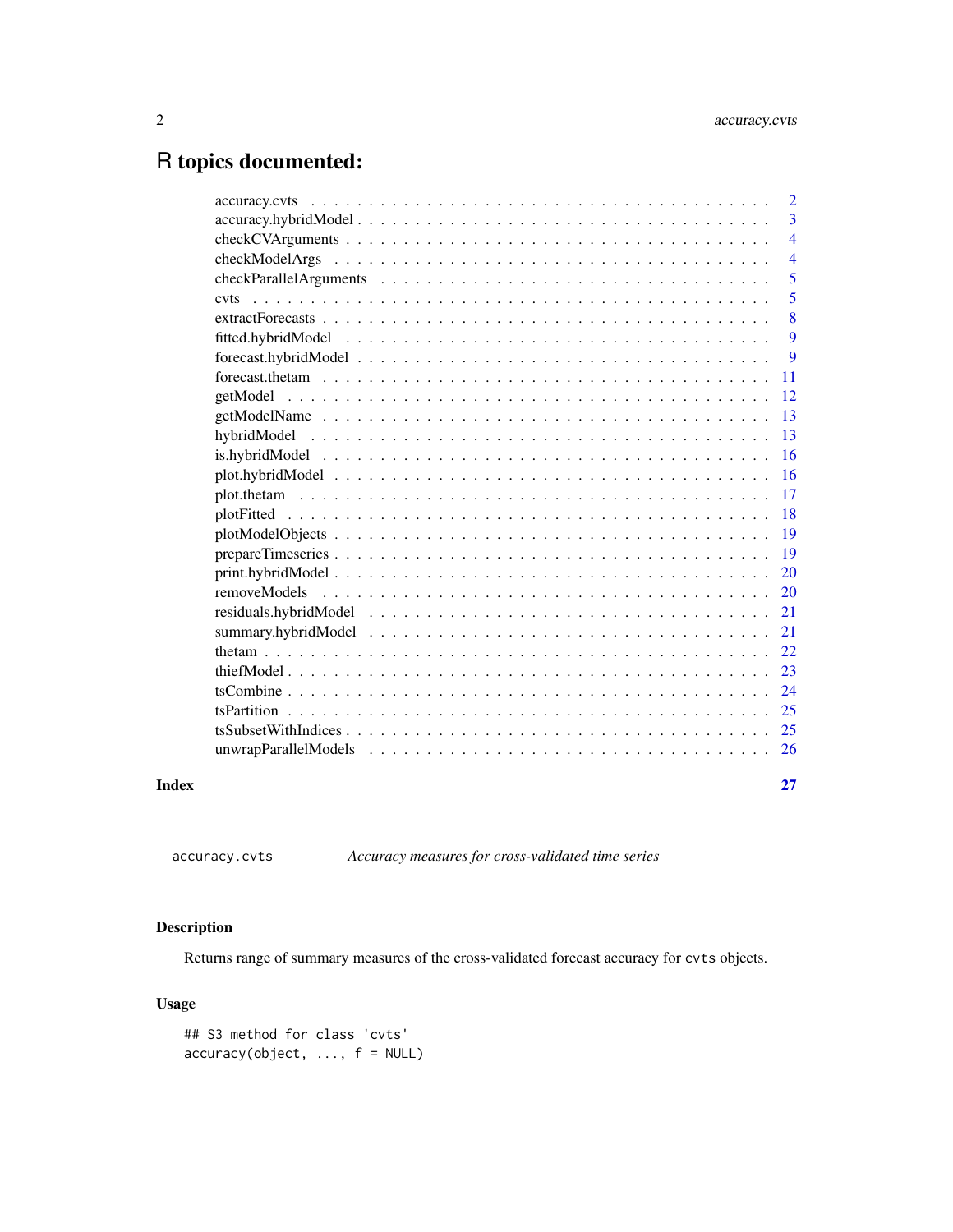<span id="page-2-0"></span>

| object                  | a cvts objected created by cvts.         |
|-------------------------|------------------------------------------|
| $\cdot$ $\cdot$ $\cdot$ | other arguments (ignored).               |
| f                       | Deprecated. Please use 'object' instead. |

#### Details

Currently the method only implements ME, RMSE, and MAE. The accuracy measures MPE, MAPE, and MASE are not calculated. The accuracy is calculated for each forecast horizon up to maxHorizon

#### Author(s)

David Shaub

accuracy.hybridModel *Accuracy measures for hybridModel objects*

#### Description

Accuracy measures for hybridModel objects.

#### Usage

```
## S3 method for class 'hybridModel'
accuracy(object, individual = FALSE, ..., f = NULL)
```
#### Arguments

| object     | the input hybrid Model.                                                                                       |
|------------|---------------------------------------------------------------------------------------------------------------|
| individual | if TRUE, return the accuracy of the component models instead of the accuracy<br>for the whole ensemble model. |
| $\cdots$   | other arguments (ignored).                                                                                    |
| f          | Deprecated. Please use 'object' instead.                                                                      |

#### Details

Return the in-sample accuracy measures for the component models of the hybridModel

#### Value

The accuracy of the ensemble or individual component models.

#### Author(s)

David Shaub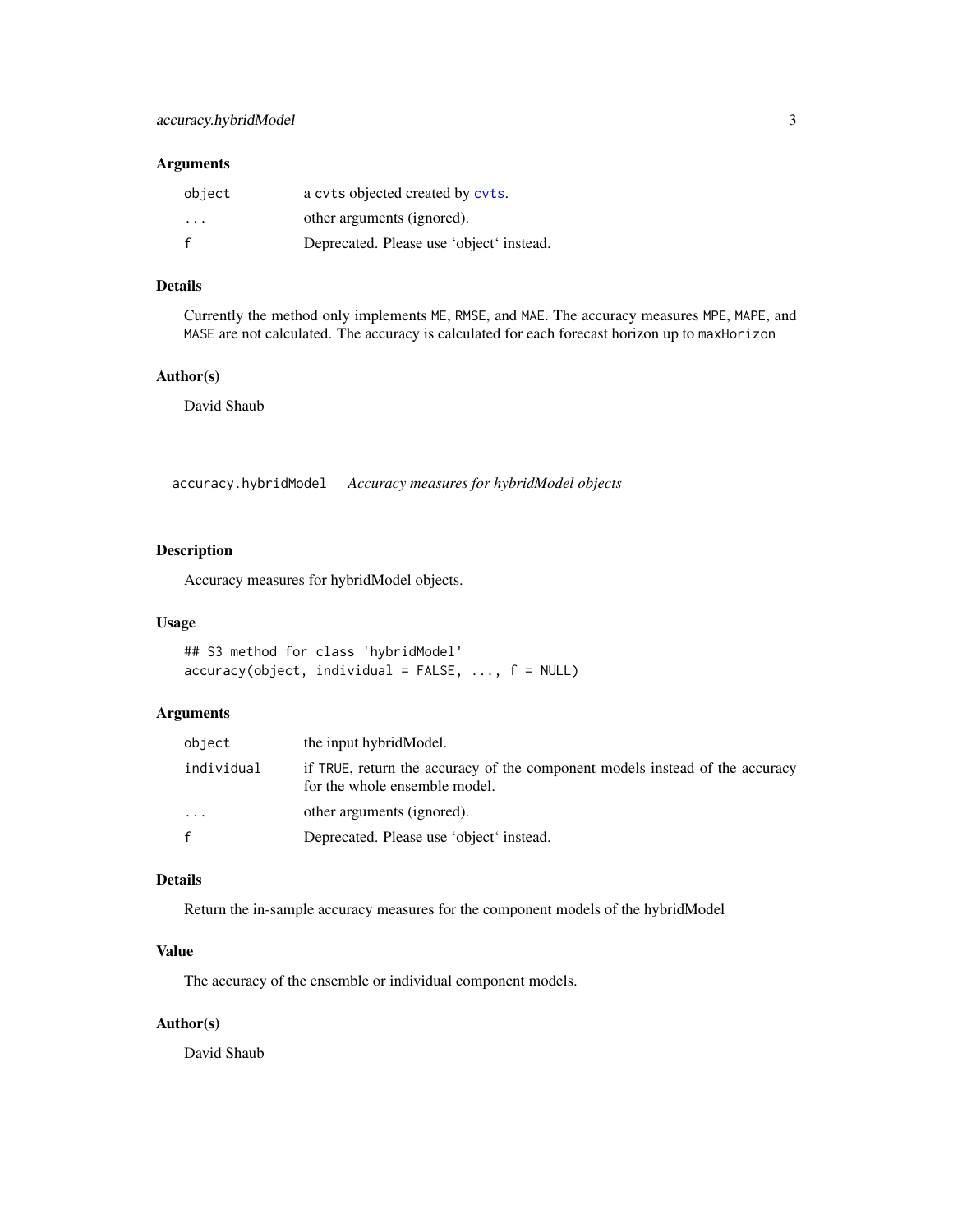#### <span id="page-3-0"></span>See Also

[accuracy](#page-0-0)

checkCVArguments *Validate that CV window parameters are valid*

### Description

Validate that CV window parameters are valid

#### Usage

checkCVArguments(x, windowSize, maxHorizon)

### Arguments

| $\mathsf{x}$ | the input time series.                                                                                                                                                                                                                             |
|--------------|----------------------------------------------------------------------------------------------------------------------------------------------------------------------------------------------------------------------------------------------------|
| windowSize   | length of the window to build each model. When rolling == FALSE, the each<br>model will be fit to a time series of this length, and when rolling == TRUE the<br>first model will be fit to a series of this length and grow by one each iteration. |
| maxHorizon   | maximum length of the forecast horizon to use for computing errors.                                                                                                                                                                                |

| checkModelArgs | Helper function to test all the model arguments (e.g. a.args, e.args, |
|----------------|-----------------------------------------------------------------------|
|                | etc)                                                                  |

### Description

Helper function to test all the model arguments (e.g. a.args, e.args, etc)

#### Usage

```
checkModelArgs(modelArguments, models)
```
#### Arguments

|        | modelArguments A list of containing the model arguments |
|--------|---------------------------------------------------------|
| models | A character vector containing all the model codes       |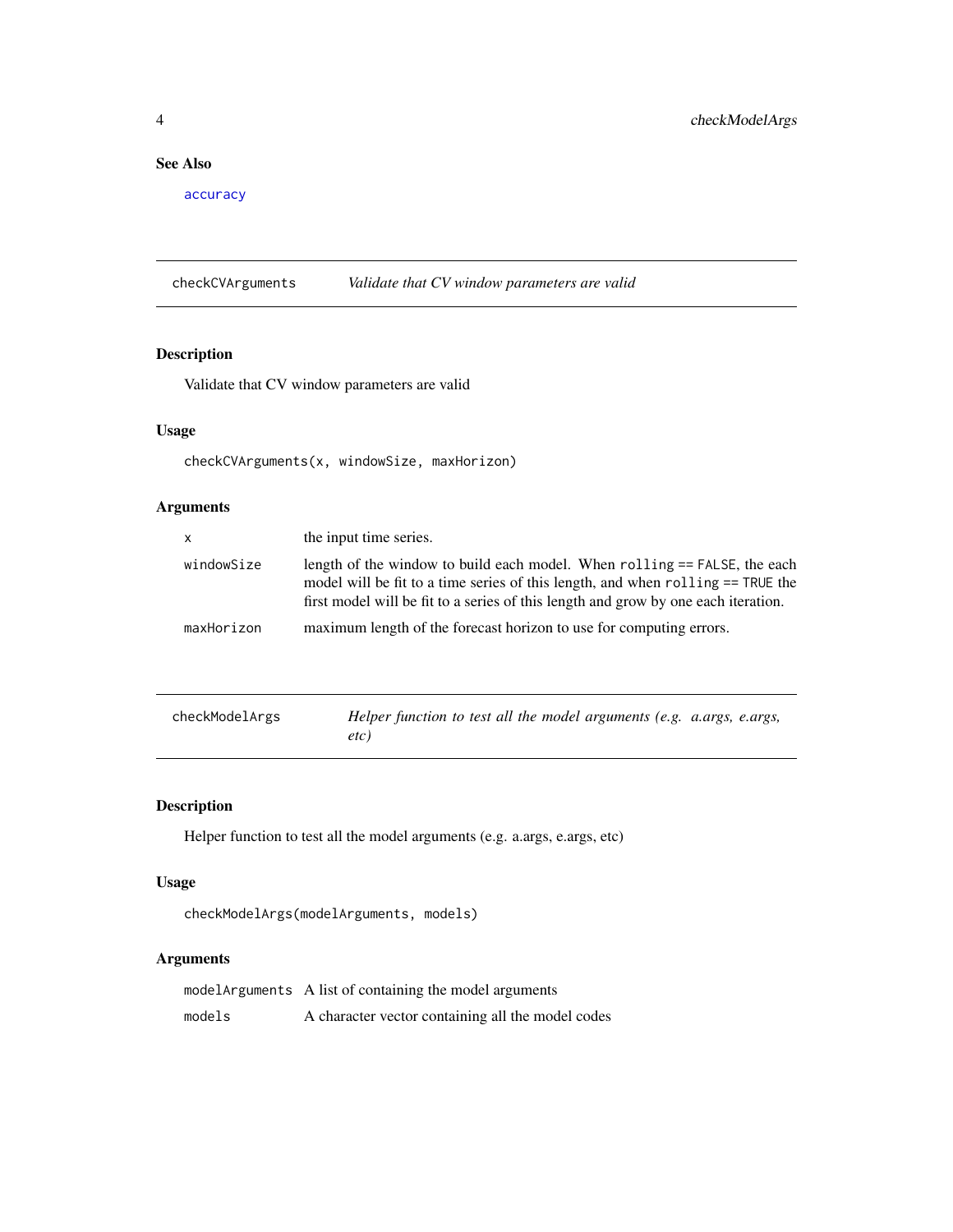<span id="page-4-0"></span>checkParallelArguments

*Helper function to check the that the parallel arguments are valid*

#### Description

Helper function to check the that the parallel arguments are valid

#### Usage

checkParallelArguments(parallel, num.cores)

#### Arguments

| parallel  | A logic to indicate if parallel processing should be used |
|-----------|-----------------------------------------------------------|
| num.cores | An integer for the number of threads to use               |

<span id="page-4-1"></span>

| Cross validation for time series<br>cvts |
|------------------------------------------|
|------------------------------------------|

### Description

Perform cross validation on a time series.

```
cvts(
  x,
  FUN = NULL,
 FCFUN = NULL,
  rolling = FALSE,
 windowSize = 84,
 maxHorizon = 5,
 horizonAverage = FALSE,
  xreg = NULL,
  saveModels = ifelse(length(x) > 500, FALSE, TRUE),saveForecasts = ifelse(length(x) > 500, FALSE, TRUE),
  verbose = TRUE,
  num.cores = 2L,
  extraPackages = NULL,
  ...
)
```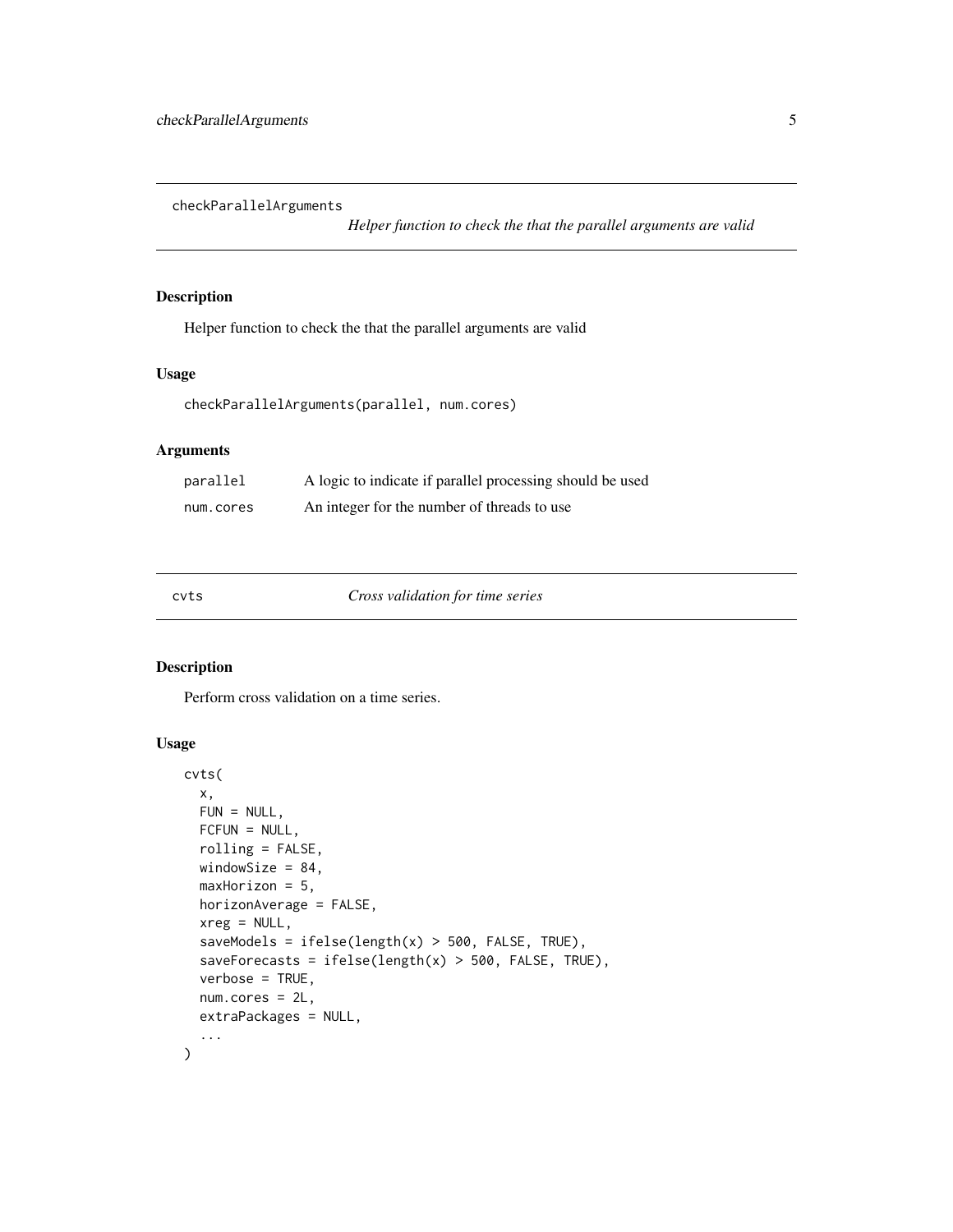<span id="page-5-0"></span>

| x              | the input time series.                                                                                                                                                                                                                                     |
|----------------|------------------------------------------------------------------------------------------------------------------------------------------------------------------------------------------------------------------------------------------------------------|
| <b>FUN</b>     | the model function used. Custom functions are allowed. See details and exam-<br>ples.                                                                                                                                                                      |
| <b>FCFUN</b>   | a function that process point forecasts for the model function. This defaults to<br>forecast. Custom functions are allowed. See details and examples. See details.                                                                                         |
| rolling        | should a rolling procedure be used? If TRUE, non-overlapping windows of size<br>maxHorizon will be used for fitting each model. If FALSE, the size of the dataset<br>used for training will grow by one each iteration.                                    |
| windowSize     | length of the window to build each model. When rolling == FALSE, the each<br>model will be fit to a time series of this length, and when rolling == TRUE the<br>first model will be fit to a series of this length and grow by one each iteration.         |
| maxHorizon     | maximum length of the forecast horizon to use for computing errors.                                                                                                                                                                                        |
| horizonAverage | should the final errors be an average over all forecast horizons up to maxHorizon<br>instead of producing metrics for each individual horizon?                                                                                                             |
| xreg           | External regressors to be used to fit the model. Only used if FUN accepts xreg<br>as an argument. FCFUN is also expected to accept it (see details)                                                                                                        |
| saveModels     | should the individual models be saved? Set this to FALSE on long time series to<br>save memory.                                                                                                                                                            |
| saveForecasts  | should the individual forecast from each model be saved? Set this to FALSE on<br>long time series to save memory.                                                                                                                                          |
| verbose        | should the current progress be printed to the console?                                                                                                                                                                                                     |
| num.cores      | the number of cores to use for parallel fitting. If the underlying model that is<br>being fit also utilizes parallelization, the number of cores it is using multiplied by<br>'num.cores' should not exceed the number of cores available on your machine. |
| extraPackages  | on Windows if a custom 'FUN' or 'FCFUN' is being used that requires loaded,<br>these can be passed here so that they can be passed to parallel socket workers                                                                                              |
| $\cdots$       | Other arguments to be passed to the model function FUN                                                                                                                                                                                                     |

#### Details

Cross validation of time series data is more complicated than regular k-folds or leave-one-out cross validation of datasets without serial correlation since observations  $x_t$  and  $x_{t+n}$  are not independent. The cvts() function overcomes this obstacle using two methods: 1) rolling cross validation where an initial training window is used along with a forecast horizon and the initial window used for training grows by one observation each round until the training window and the forecast horizon capture the entire series or 2) a non-rolling approach where a fixed training length is used that is shifted forward by the forecast horizon after each iteration.

For the rolling approach, training points are heavily recycled, both in terms of used for fitting and in generating forecast errors at each of the forecast horizons from 1:maxHorizon. In contrast, the models fit with the non-rolling approach share less overlap, and the predicted forecast values are also only compared to the actual values once. The former approach is similar to leave-one-out cross validation while the latter resembles k-fold cross validation. As a result, rolling cross validation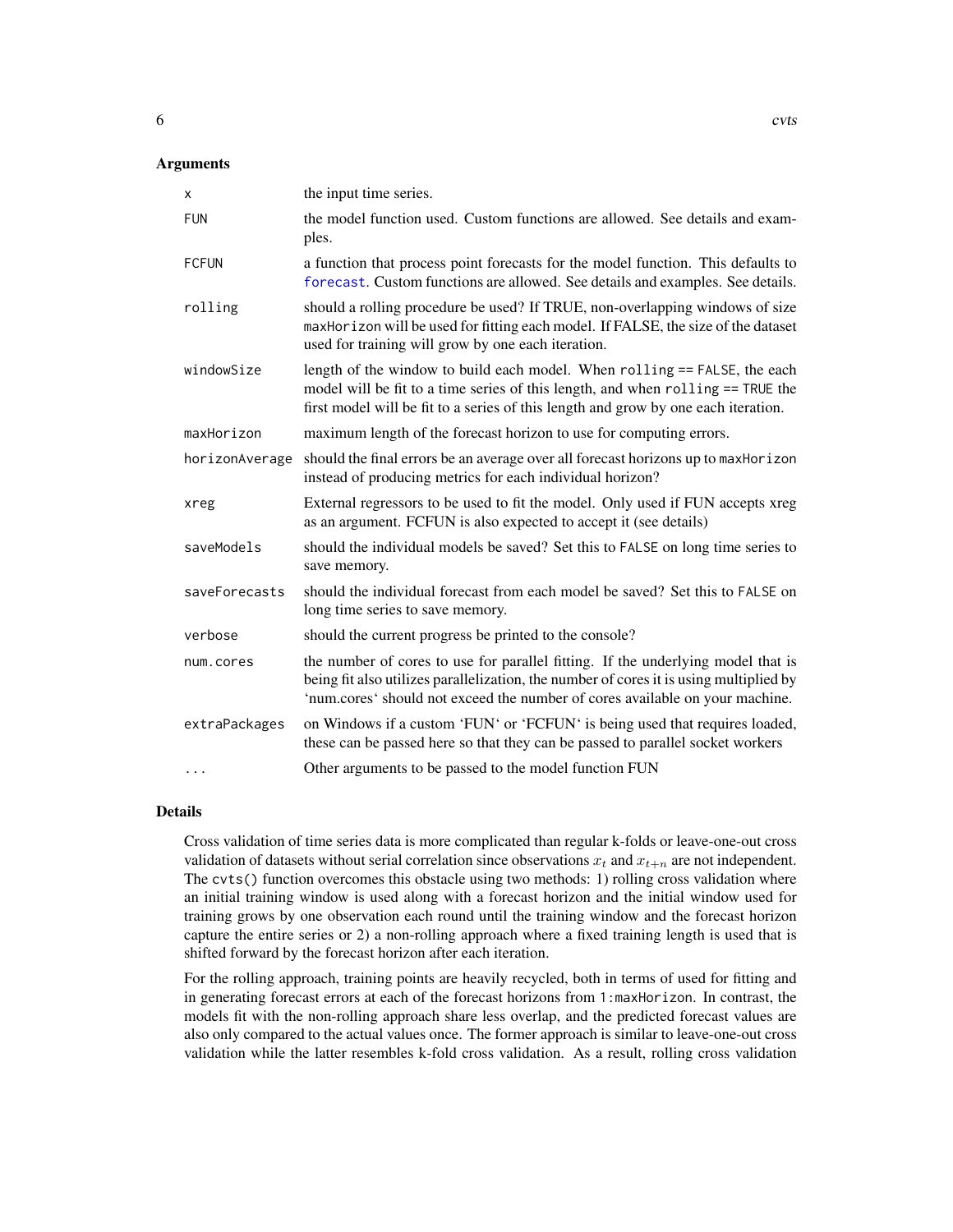<span id="page-6-0"></span>cvts and the contract of the contract of the contract of the contract of the contract of the contract of the contract of the contract of the contract of the contract of the contract of the contract of the contract of the c

requires far more iterations and computationally takes longer to complete, but a disadvantage of the non-rolling approach is the greater variance and general instability of cross-validated errors.

The FUN and FCFUN arguments specify which function to use for generating a model and forecasting, respectively. While the functions from the "forecast" package can be used, user-defined functions can also be tested, but the object returned by FCFUN must accept the argument h and contain the point forecasts out to this horizon h in slot \$mean of the returned object. An example is given with a custom model and forecast.

For small time series (default length <= 500), all of the individual fit models are included in the final cvts object that is returned. This can grow quite large since functions such as auto.arima will save fitted values, residual values, summary statistics, coefficient matrices, etc. Setting saveModels = FALSE can be safely done if there is no need to examine individual models fit at every stage of cross validation since the forecasts from each fold and the associated residuals are always saved.

External regressors are allowed via the xreg argument. It is assumed that both FUN and FCFUN accept the xreg parameter if xreg is not NULL. If FUN does not accept the xreg parameter a warning will be given. No warning is provided if FCFUN does not use the xreg parameter.

#### Author(s)

David Shaub

#### See Also

[accuracy.cvts](#page-1-1)

#### Examples

```
series <- subset(AirPassengers, end = 50)
cvmod1 <- cvts(series, FUN = snaive,
               windowSize = 25, maxHorizon = 12)
accuracy(cvmod1)
```

```
# We can also use custom model functions for modeling/forecasting
stlmClean <- function(x) stlm(tsclean(x))
series <- subset(austres, end = 38)
cvmodCustom <- cvts(series, FUN = stlmClean, windowSize = 26, maxHorizon = 6)
accuracy(cvmodCustom)
```

```
# Use the rwf() function from the "forecast" package.
# This function does not have a modeling function and
# instead calculates a forecast on the time series directly
series <- subset(AirPassengers, end = 26)
rwcv \le cvts(series, FCFUN = rwf, windowSize = 24, maxHorizon = 1)
```

```
# Don't return the model or forecast objects
cvmod2 <- cvts(USAccDeaths, FUN = stlm,
              saveModels = FALSE, saveForecasts = FALSE,
              windowSize = 36, maxHorizon = 12)
```
# If we don't need prediction intervals and are using the nnetar model, turning off PI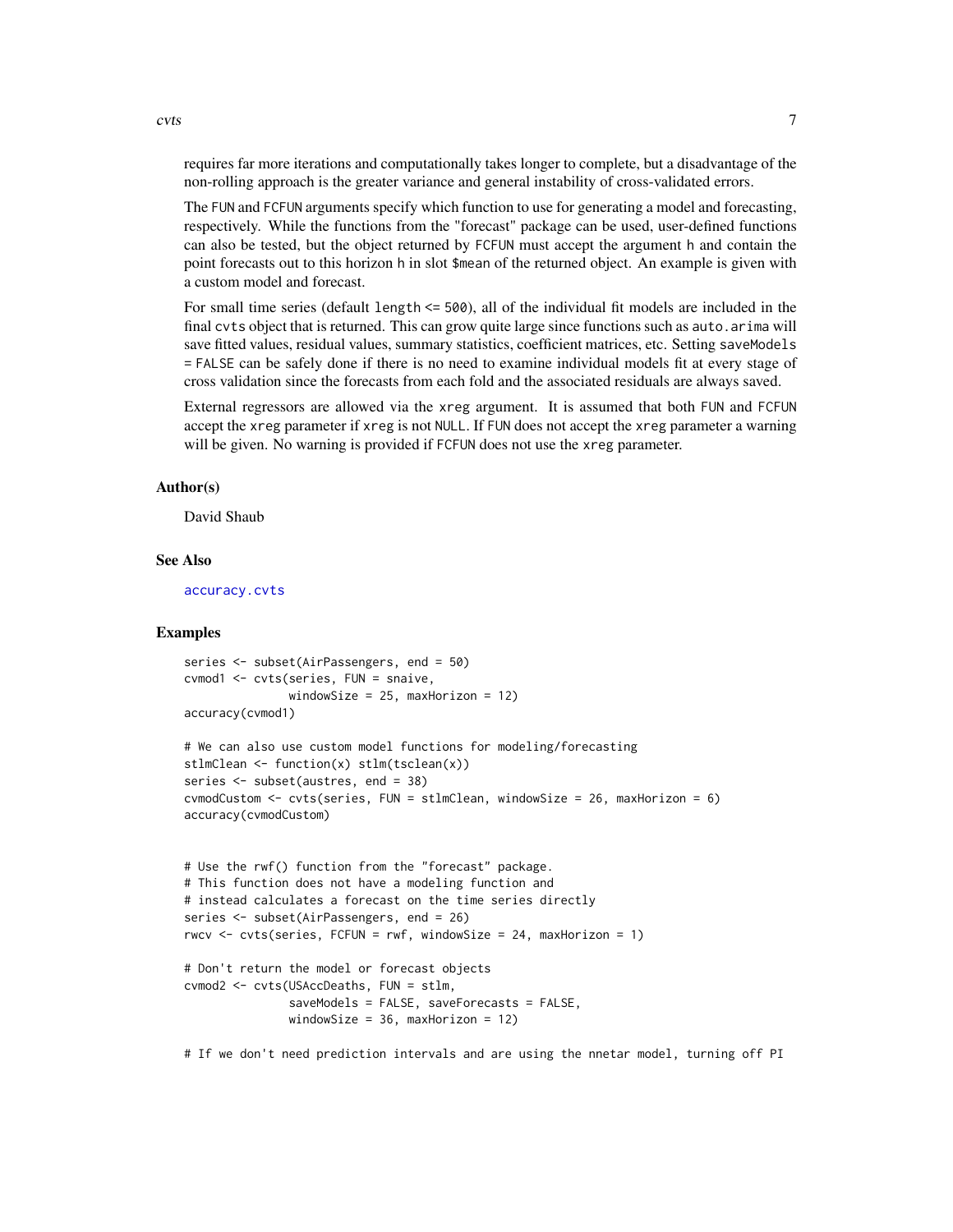```
# will make the forecasting much faster
series <- subset(AirPassengers, end=40)
cvmod3 <- cvts(series, FUN = hybridModel,
               FCFUN = function(mod, h) forecast(mod, h = h, PI = FALSE),
               rolling = FALSE, windowSize = 36,
               maxHorizon = 2)
```
extractForecasts *Extract cross validated rolling forecasts*

#### Description

Obtain cross validated forecasts when rolling cross validation is used. The object is not inspected to see if it was fit using a rolling origin

#### Usage

```
extractForecasts(cv, horizon = 1)
```
#### Arguments

| c٧      | An object of class cvts                        |
|---------|------------------------------------------------|
| horizon | The forecast horizon from each fold to extract |

#### Details

Combine the cross validated forecasts fit with a rolling origin. This may be useful to visualize and investigate the cross validated performance of the model

#### Value

Forecasts computed via a rolling origin

#### Author(s)

Ganesh Krishnan

#### Examples

```
cv <- cvts(AirPassengers, FUN = stlm, FCFUN = forecast,
       rolling = TRUE, windowSize = 134, horizon = 2)
```
extractForecasts(cv)

<span id="page-7-0"></span>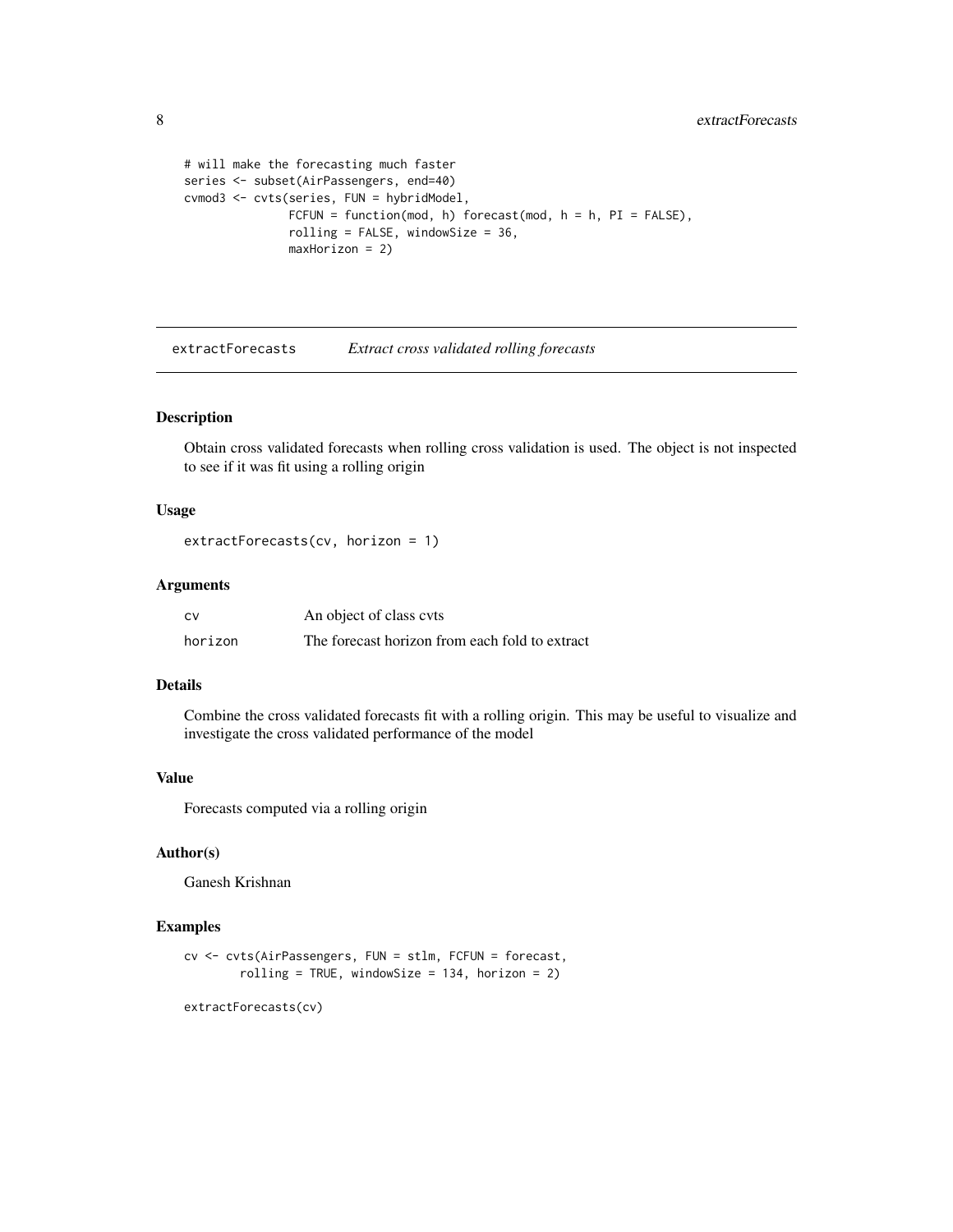<span id="page-8-0"></span>fitted.hybridModel *Extract Model Fitted Values*

#### Description

Extract the model fitted values from the hybridModel object.

#### Usage

```
## S3 method for class 'hybridModel'
fitted(object, individual = FALSE, ...)
```
#### Arguments

| object                  | the input hybrid Model.                                                                                                 |
|-------------------------|-------------------------------------------------------------------------------------------------------------------------|
| individual              | if TRUE, return the fitted values of the component models instead of the fitted<br>values for the whole ensemble model. |
| $\cdot$ $\cdot$ $\cdot$ | other arguments (ignored).                                                                                              |

#### Value

The fitted values of the ensemble or individual component models.

#### See Also

[accuracy](#page-0-0)

<span id="page-8-1"></span>forecast.hybridModel *Hybrid forecast*

#### Description

Forecast method for hybrid models.

```
## S3 method for class 'hybridModel'
forecast(
 object,
 h = ifelse(object$frequency > 1, 2 * object$frequency, 10),xreg = NULL,level = c(80, 95),
 PI = TRUE,
 fan = FALSE,
 PI.combination = c("extreme", "mean"),
  ...
)
```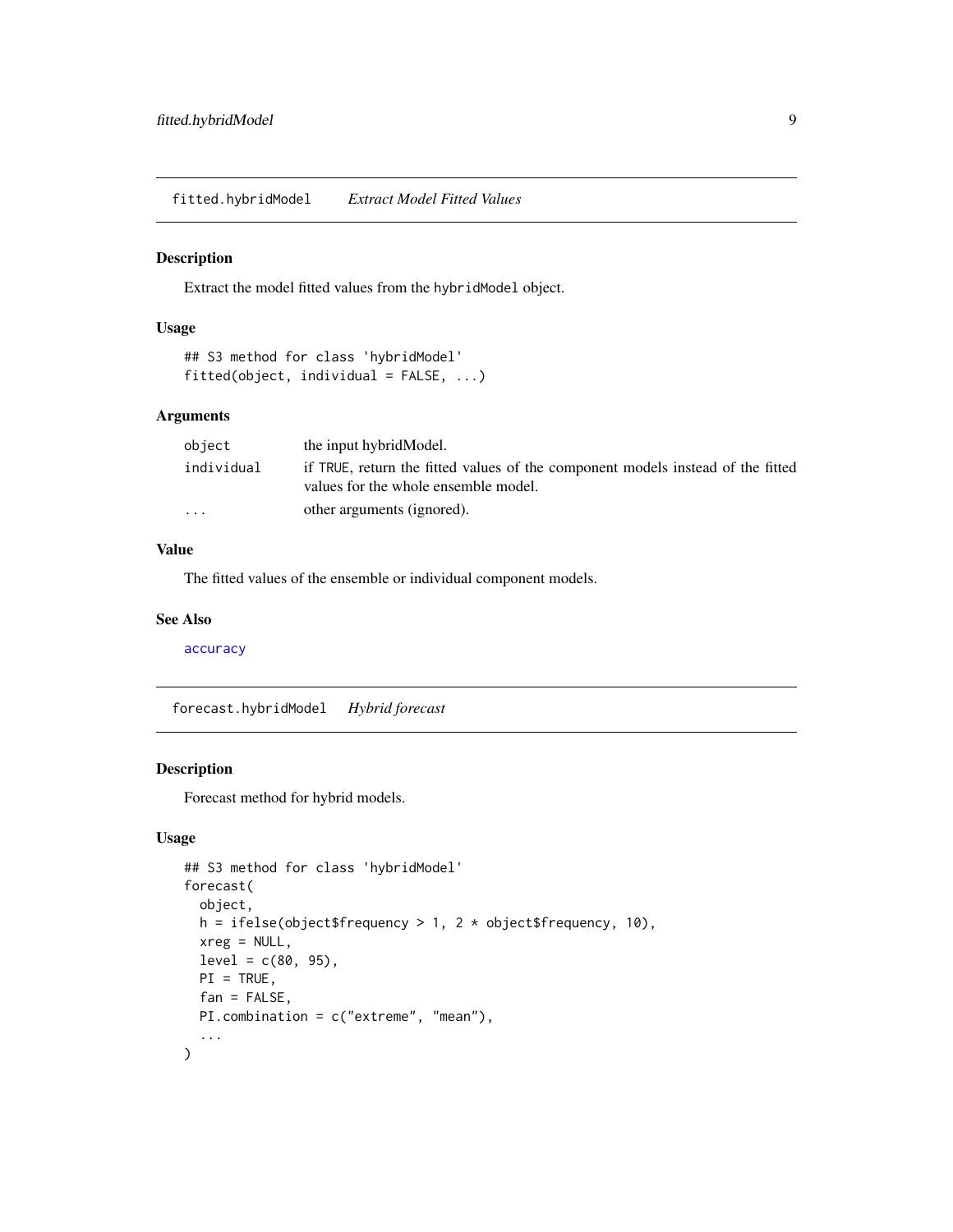<span id="page-9-0"></span>

| object | a hybrid time series model fit with hybridModel.                                                                                                                                                                                                                                                                                                                                                                                                                           |
|--------|----------------------------------------------------------------------------------------------------------------------------------------------------------------------------------------------------------------------------------------------------------------------------------------------------------------------------------------------------------------------------------------------------------------------------------------------------------------------------|
| h      | number of periods for forecasting. If xreg is used, h is ignored and the number<br>of forecast periods is set to the number of rows of xreg.                                                                                                                                                                                                                                                                                                                               |
| xreg   | future values of regression variables (for use if one of the ensemble methods<br>used in creating the hybrid forecast was auto. arima, nnetar, or stlm and the<br>model(s) used xreg in the fit). It should be supplied as a matrix.                                                                                                                                                                                                                                       |
| level  | confidence level for prediction intervals. This can be expressed as a decimal<br>between 0.0 and 1.0 or numeric between 0 and 100.                                                                                                                                                                                                                                                                                                                                         |
| PI     | should prediction intervals be produced? If a nnetar model is in the ensemble,<br>this can be quite slow, so disabling prediction intervals will speed up the forecast<br>generation. If FALSE, the arguments level and fan are ignored.                                                                                                                                                                                                                                   |
| fan    | if TRUE, level is set to $seq(51, 99, by = 3)$ . This is suitable for fan plots.                                                                                                                                                                                                                                                                                                                                                                                           |
|        | PI. combination Method for combining the prediction intervals from each of the forecasts. Sup-<br>plying "mean" will simply average each of the lower/upper intervals from each<br>model without using the model weights used for the point forecasts. The default<br>value "extreme" will take the most pessimistic intervals (i.e. the highest upper<br>interval from all the component models and the lowest prediction interval from<br>all of the component models'). |
| .      | other arguments passed to the individual forecast generic methods.                                                                                                                                                                                                                                                                                                                                                                                                         |

#### Details

if xreg was used in constructing the hybridModel, it must also be passed into forecast.hybridModel.

While prediction intervals are produced for the final ensemble forecast model, these should be viewed conservatively as insights to the forecast's uncertainty. Currently these are constructed using the most extreme interval from each component model for each horizon, so the composite prediction intervals do not have statistical guarantees of asymptotic efficiency. More sophisticated and rigorous techniques are planned, however, particularly when cross validation approaches are used.

#### Value

An object of class [forecast.](#page-0-0)

#### Author(s)

David Shaub

#### See Also

[hybridModel](#page-12-1)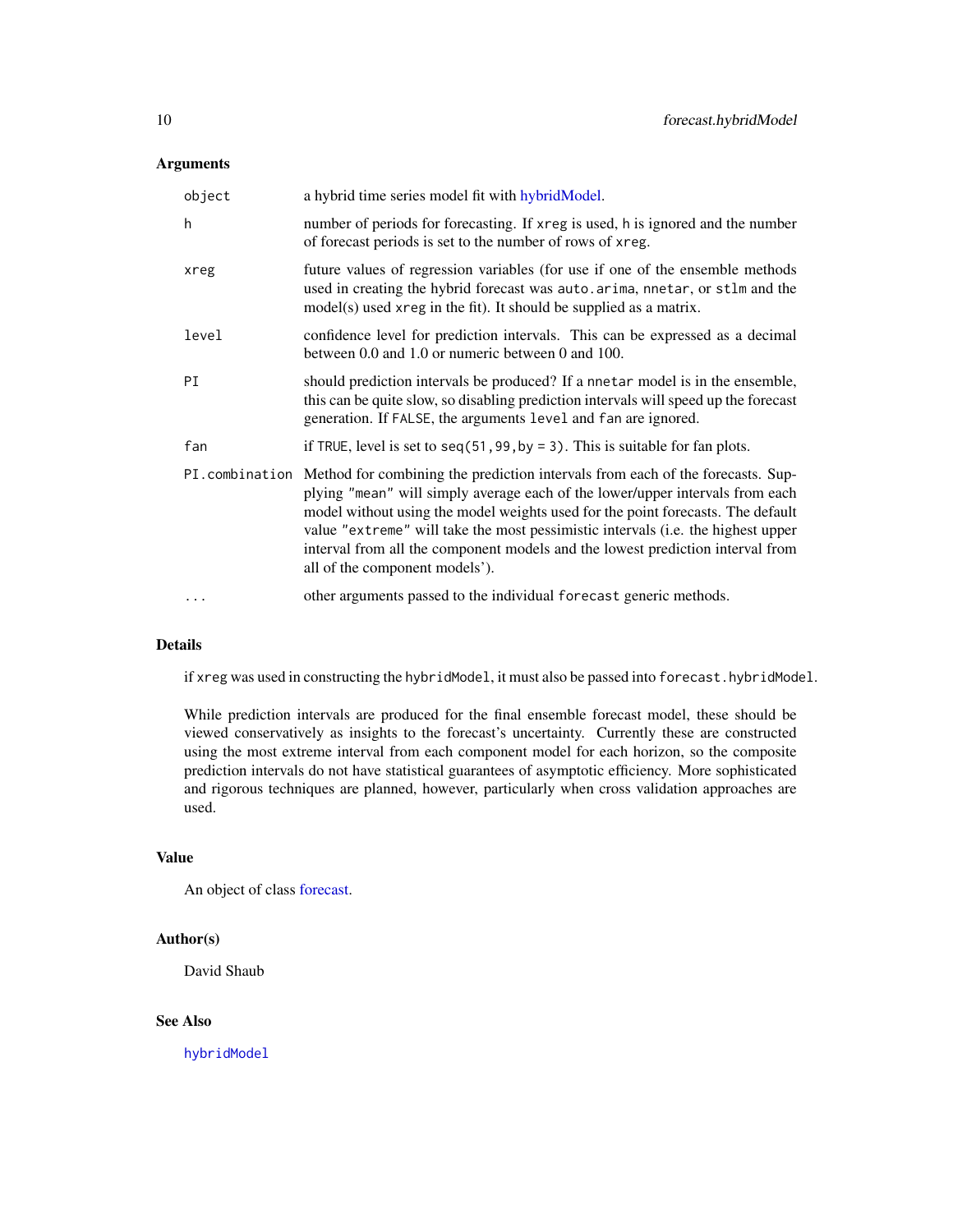#### <span id="page-10-0"></span>forecast.thetam 11

#### Examples

```
## Not run:
mod <- hybridModel(AirPassengers)
fc <- forecast(mod)
# View the point forecasts
fc$mean
# View the upper prediction interval
fc$upper
# View the lower prediction interval
fc$lower
# Plot the forecast
plot(fc)
## End(Not run)
```
<span id="page-10-1"></span>forecast.thetam *Forecast using a Theta model*

#### Description

Returns forecasts and other information for univariate Theta "models"

#### Usage

```
## S3 method for class 'thetam'
forecast(
 object,
 h = ifelse(object$m > 1, 2 * object$m, 10),
 level = c(80, 95),
  fan = FALSE,
  ...
\mathcal{L}
```
#### Arguments

| object   | An object of class "thetam. Usually the result of a call to link{thetam}.        |
|----------|----------------------------------------------------------------------------------|
| h.       | Number of periods for forecasting                                                |
| level    | Confidence level for prediction intervals                                        |
| fan      | If TRUE, level is set to $seq(51, 99, by = 3)$ . This is suitable for fan plots. |
| $\cdots$ | Ignored                                                                          |

#### Value

An object of class forecast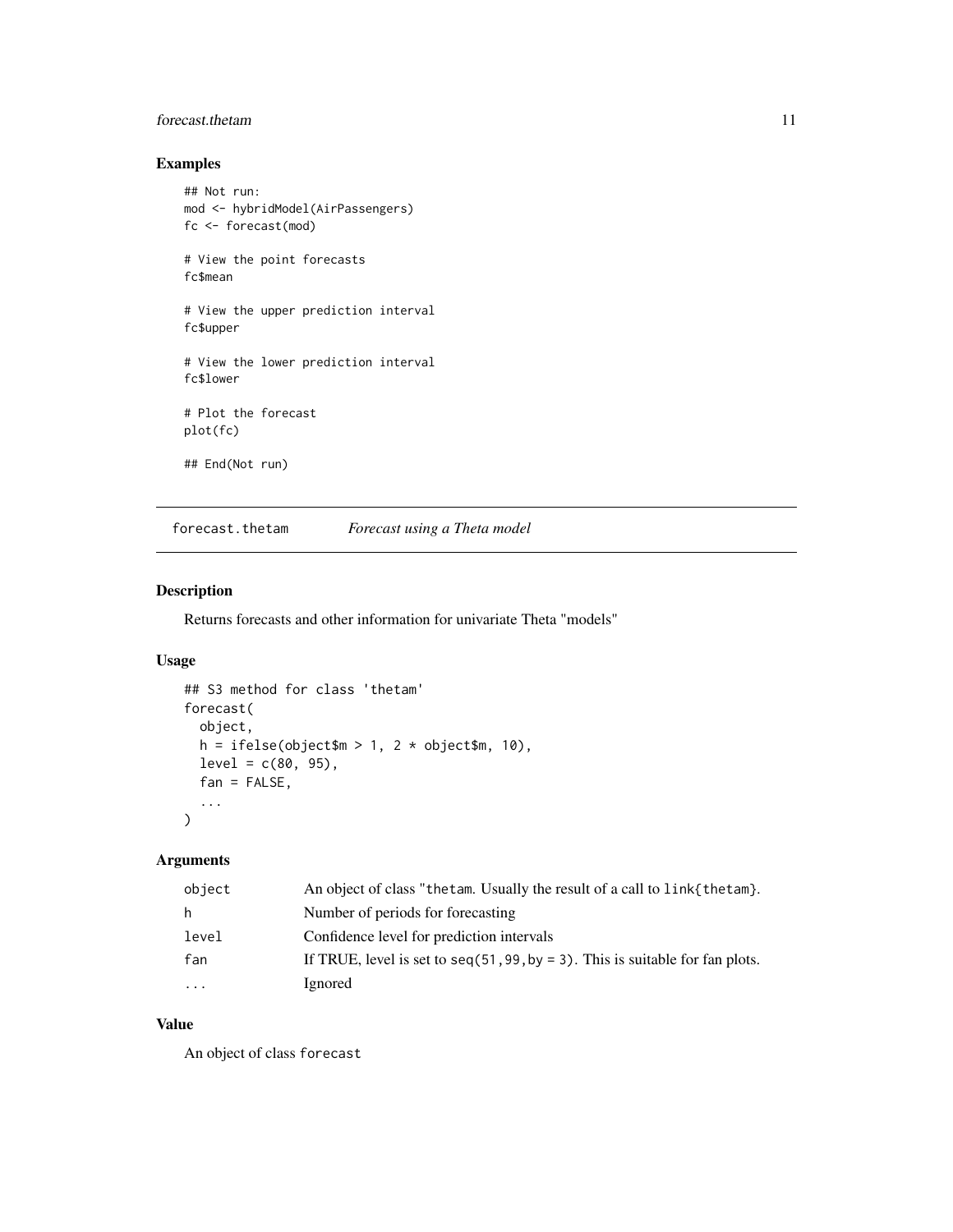#### Author(s)

Peter Ellis

#### See Also

[thetam](#page-21-1)

#### Examples

```
mod1 <- thetam(Nile)
fc1 <- forecast(mod1)
plot(fc1)
```
getModel *Return a forecast model function for a given model character*

#### Description

Convert the single-letter representation used in the "forecastHybrid" package to the corresponding model function from the "forecast" package

#### Usage

```
getModel(modelCharacter)
```
#### Arguments

modelCharacter a single character representing one of the models from the models argument passed to [hybridModel](#page-12-1)

#### See Also

[hybridModel](#page-12-1)

#### Examples

```
forecastHybrid:::getModel("a")
forecastHybrid:::getModel("s")
forecastHybrid:::getModel("z")
```
<span id="page-11-0"></span>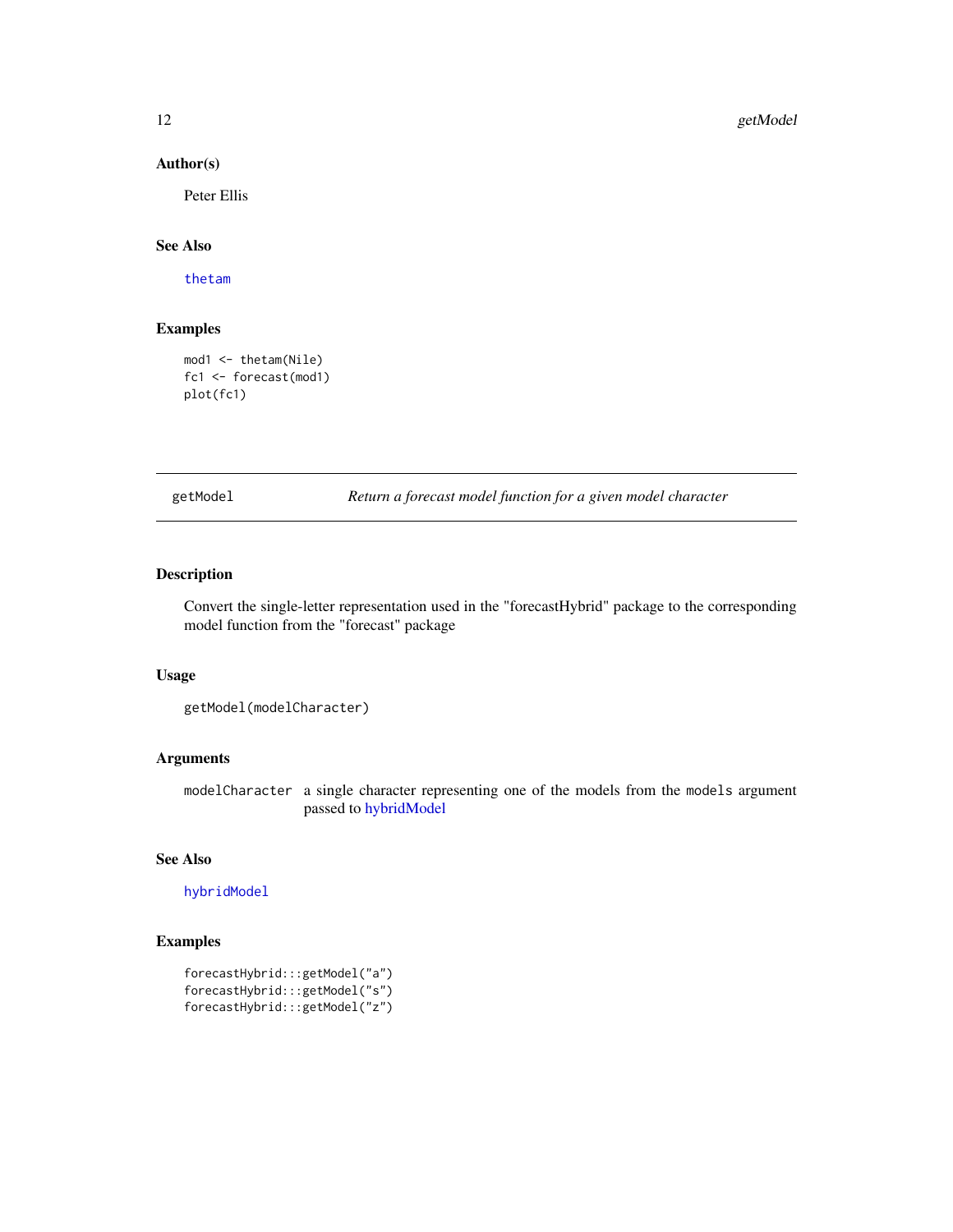<span id="page-12-0"></span>

Convert the single-letter representation used in the "forecastHybrid" package to the corresponding function name from the "forecast" package

#### Usage

```
getModelName(modelCharacter)
```
#### Arguments

modelCharacter a single character representing one of the models from the models argument passed to [hybridModel](#page-12-1)

#### See Also

[hybridModel](#page-12-1)

#### Examples

```
forecastHybrid:::getModelName("a")
forecastHybrid:::getModelName("s")
forecastHybrid:::getModelName("z")
```
<span id="page-12-1"></span>hybridModel *Hybrid time series modeling*

#### Description

Create a hybrid time series model with two to five component models.

```
hybridModel(
 y,
 models = "aefnst",
 lambda = NULL,
 a.args = NULL,
 e.args = NULL,
 n.args = NULL,
  s.args = NULL,
  t.args = NULL,
  z.args = NULL,
```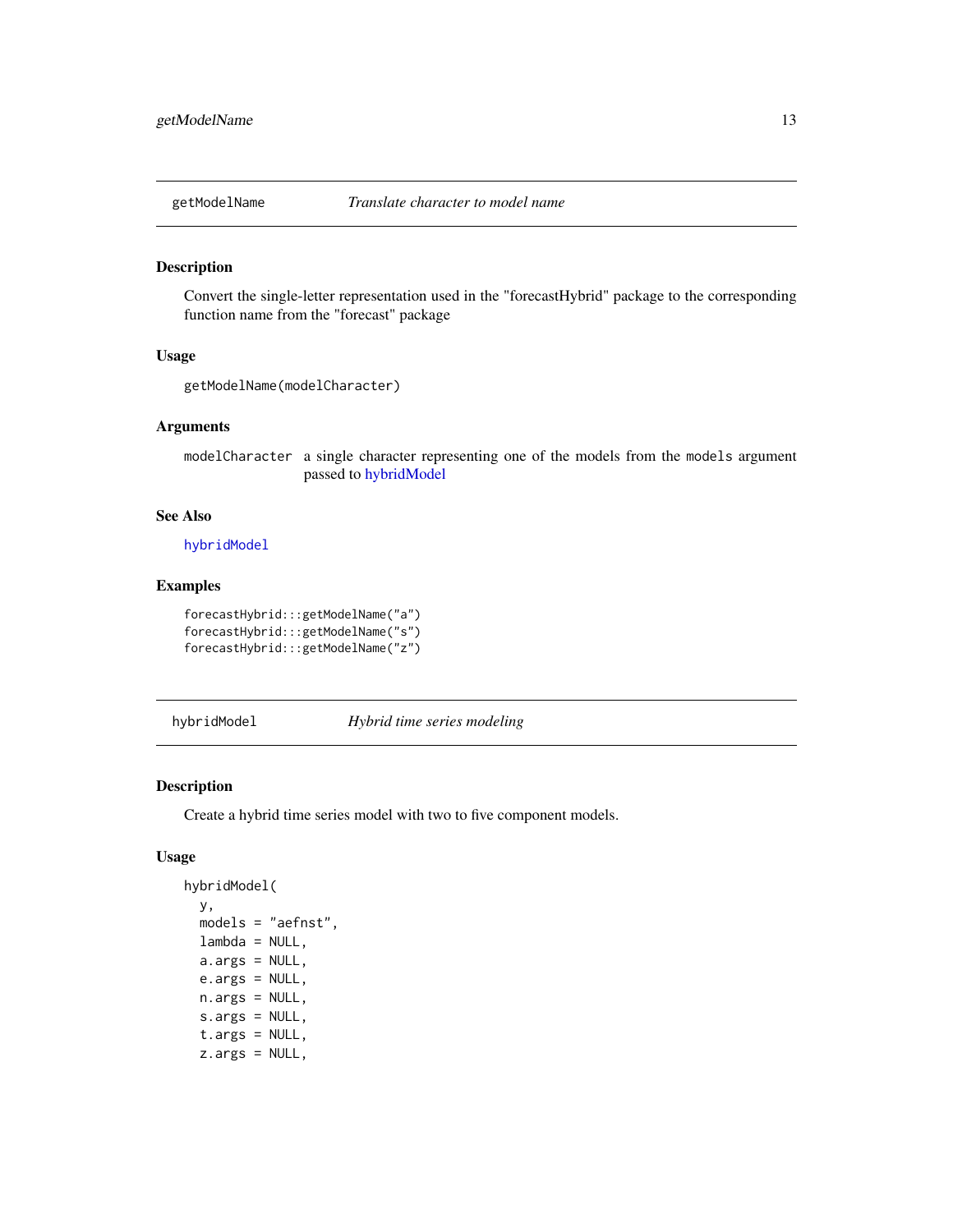```
weights = c("equal", "insample.errors", "cv.errors"),
 errorMethod = c("RMSE", "MAE", "MASE"),
 rolling = FALSE,
 cvHorizon = frequency(y),
 windowSize = 84,
 horizonAverage = FALSE,
 parallel = FALSE,
 num.cores = 2L,
 verbose = TRUE
\mathcal{L}
```

| У              | A numeric vector or time series.                                                                                                                                                                                                                                                                                                                                                                                                                                                                                                                                                                                         |
|----------------|--------------------------------------------------------------------------------------------------------------------------------------------------------------------------------------------------------------------------------------------------------------------------------------------------------------------------------------------------------------------------------------------------------------------------------------------------------------------------------------------------------------------------------------------------------------------------------------------------------------------------|
| models         | A character string of up to seven characters indicating which contributing mod-<br>els to use: a (auto.arima), e (ets), f (thetam), n (nnetar), s (stlm), t (tbats),<br>and z (snaive).                                                                                                                                                                                                                                                                                                                                                                                                                                  |
| lambda         | Box-Cox transformation parameter. Ignored if NULL. Otherwise, data trans-<br>formed before model is estimated.                                                                                                                                                                                                                                                                                                                                                                                                                                                                                                           |
| a.args         | an optional list of arguments to pass to auto. arima. See details.                                                                                                                                                                                                                                                                                                                                                                                                                                                                                                                                                       |
| e.args         | an optional list of arguments to pass to ets. See details.                                                                                                                                                                                                                                                                                                                                                                                                                                                                                                                                                               |
| n.args         | an optional list of arguments to pass to nnetar. See details.                                                                                                                                                                                                                                                                                                                                                                                                                                                                                                                                                            |
| s.args         | an optional list of arguments to pass to stlm. See details.                                                                                                                                                                                                                                                                                                                                                                                                                                                                                                                                                              |
| t.args         | an optional list of arguments to pass to tbats. See details.                                                                                                                                                                                                                                                                                                                                                                                                                                                                                                                                                             |
| z.args         | an optional list of arguments to pass to snaive. See details.                                                                                                                                                                                                                                                                                                                                                                                                                                                                                                                                                            |
| weights        | method for weighting the forecasts of the various contributing models. De-<br>faults to equal, which has shown to be robust and better in many cases than<br>giving more weight to models with better in-sample performance. Cross vali-<br>dated errors-implemented with link{cvts} should produce the best forecast,<br>but the model estimation is also the slowest. Note that extra arguments passed<br>in a. args, e. args, n. args, s. args, and t. args are not used during cross val-<br>idation. See further explanation in cvts. Weights utilizing in-sample errors are<br>also available but not recommended. |
| errorMethod    | method of measuring accuracy to use if weights are not to be equal. Root mean<br>square error (RMSE), mean absolute error (MAE) and mean absolute scaled error<br>(MASE) are supported.                                                                                                                                                                                                                                                                                                                                                                                                                                  |
| rolling        | If weights $=$ "cv. errors", this controls the use of rolling cross validation in<br>cvts()                                                                                                                                                                                                                                                                                                                                                                                                                                                                                                                              |
| cvHorizon      | If weights = "cv.errors", this controls which forecast to horizon to use for<br>the error calculations.                                                                                                                                                                                                                                                                                                                                                                                                                                                                                                                  |
| windowSize     | length of the window to build each model, only used when weights = "cv.errors".                                                                                                                                                                                                                                                                                                                                                                                                                                                                                                                                          |
| horizonAverage | If weights = "cv.errors", setting this to TRUE will average all forecast hori-<br>zons up to cvHorizon for calculating the errors instead of using the single hori-<br>zon given in cvHorizon.                                                                                                                                                                                                                                                                                                                                                                                                                           |

<span id="page-13-0"></span>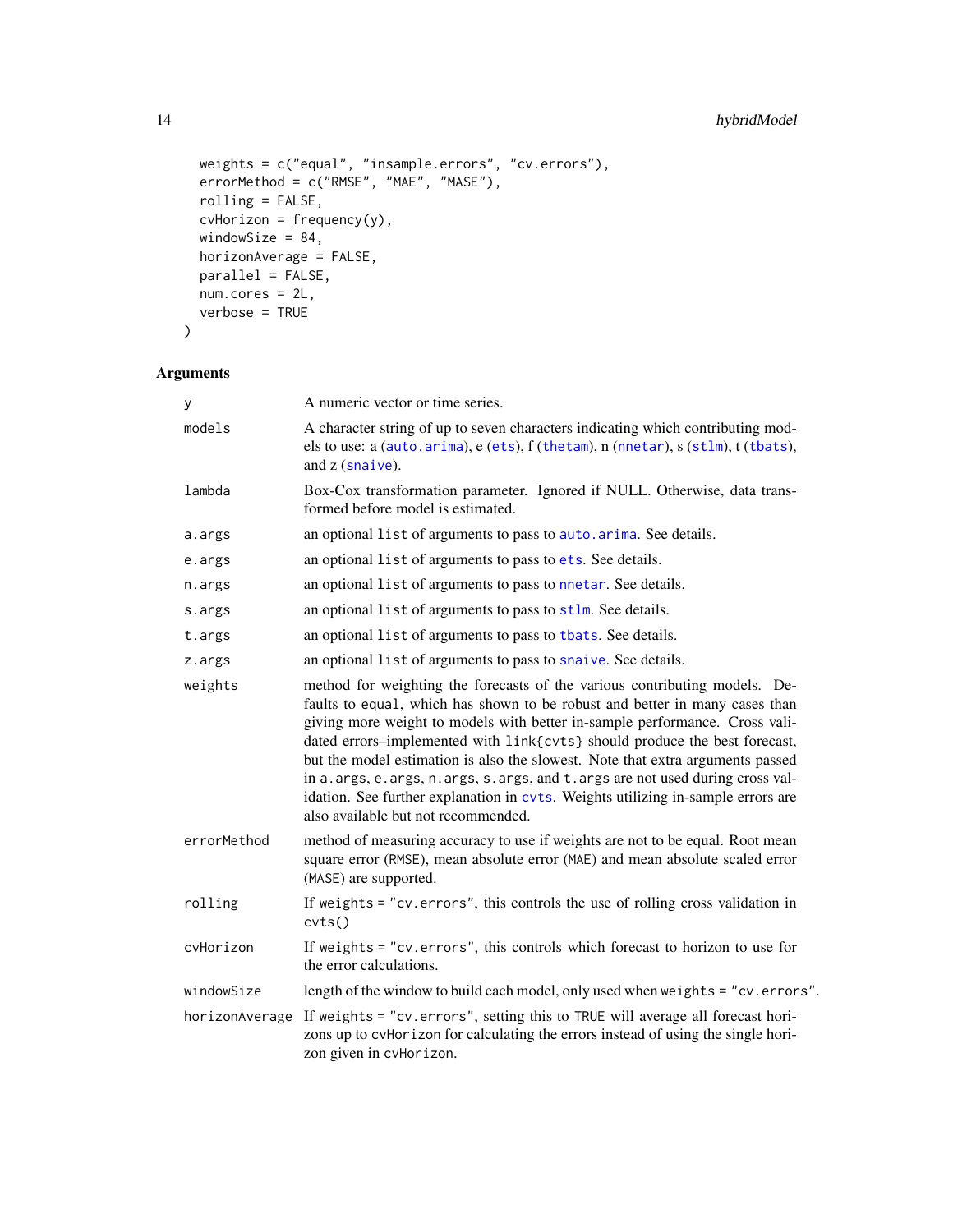#### <span id="page-14-0"></span>hybridModel 15

| parallel  | a boolean indicating if parallel processing should be used between models. Par-<br>allelization will still occur within individual models that support it and can be<br>controlled using a args and t args. |
|-----------|-------------------------------------------------------------------------------------------------------------------------------------------------------------------------------------------------------------|
| num.cores | If parallel=TRUE, how many cores to use.                                                                                                                                                                    |
| verbose   | Should the status of which model is being fit/cross validated be printed to the<br>terminal?                                                                                                                |

#### Details

The hybridModel function fits multiple individual model specifications to allow easy creation of ensemble forecasts. While default settings for the individual component models work quite well in most cases, fine control can be exerted by passing detailed arguments to the component models in the a.args, e.args, n.args, s.args, and t.args lists. Note that if xreg is passed to the a.args, n.args, or s.args component models it must now be passed as a matrix. In "forecastHybrid" versions earlier than 4.0.15 it would instead be passed in as a dataframe, but for consistency with "forecast" v8.5 we now require a matrix with colnames

Characteristics of the input series can cause problems for certain types of models and parameters. For example, [stlm](#page-0-0) models require that the input series be seasonal; furthermore, the data must include at least two seasons of data (i.e. length(y)  $>= 2 * frequency(y)$  for the decomposition to succeed. If this is not the case, hybridModel() will remove the stlm model so an error does not occur. Similarly, nnetar models require that length(y)  $>= 2 * frequency(y)$ , so these models will be removed if the condition is not satisfied. The [ets](#page-0-0) model does not handle a series well with a seasonal period longer than 24 and will ignore the seasonality. In this case, hybridModel() will also drop the ets model from the ensemble.

#### Value

An object of class hybridModel. The individual component models are stored inside of the object and can be accessed for all the regular manipulations available in the forecast package.

#### Author(s)

David Shaub

#### See Also

[forecast.hybridModel](#page-8-1), [auto.arima](#page-0-0), [ets](#page-0-0), [thetam](#page-21-1), [nnetar](#page-0-0), [stlm](#page-0-0), [tbats](#page-0-0)

#### Examples

```
## Not run:
```

```
# Fit an auto.arima, ets, thetam, nnetar, stlm, and tbats model
# on the time series with equal weights
mod1 <- hybridModel(AirPassengers)
plot(forecast(mod1))
```

```
# Use an auto.arima, ets, and tbats model with weights
# set by the MASE in-sample errors
```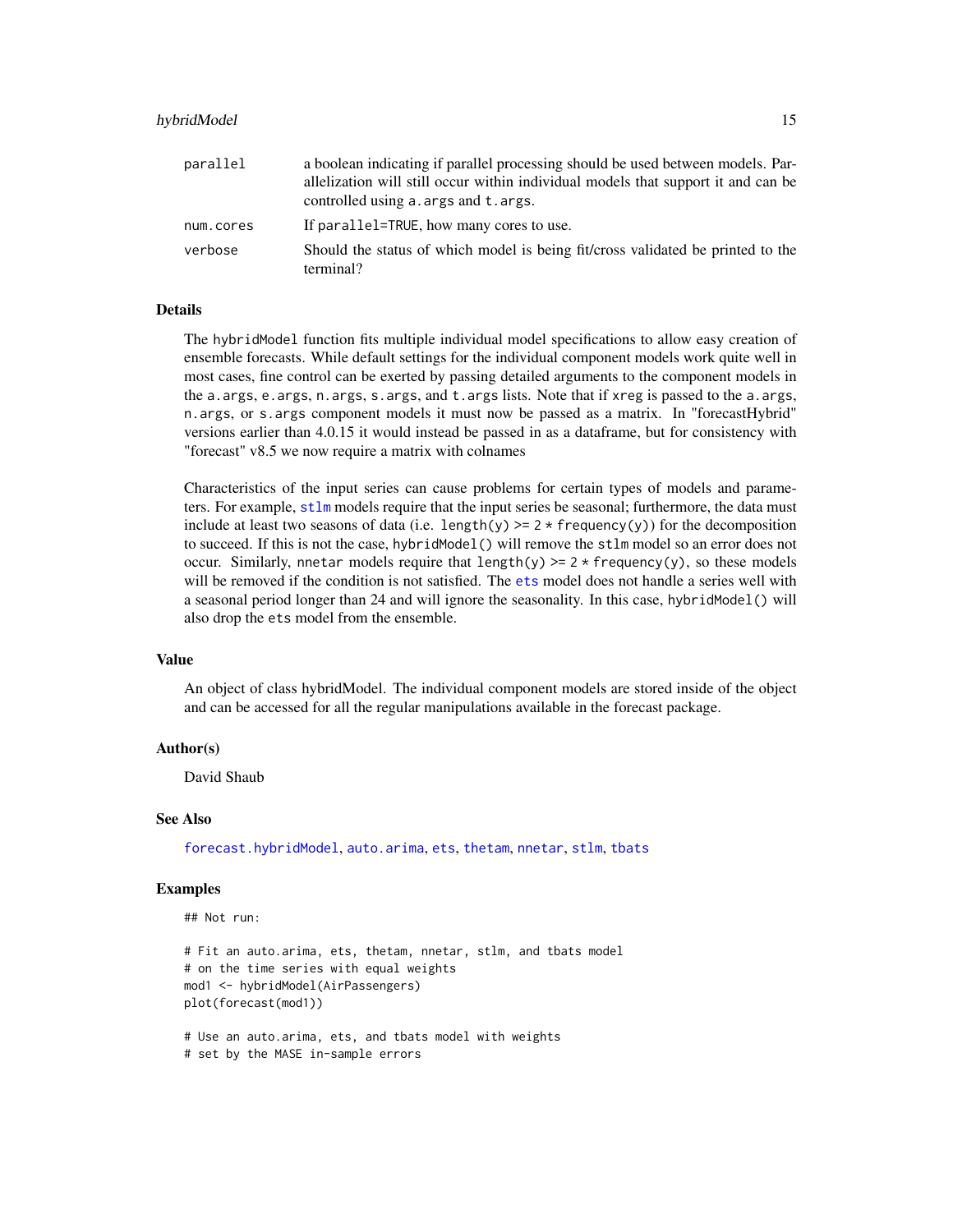```
mod2 <- hybridModel(AirPassengers, models = "aet",
weights = "insample.errors", errorMethod = "MASE")
# Pass additional arguments to auto.arima() to control its fit
mod3 <- hybridModel(AirPassengers, models = "aens",
a.args = list(max.p = 7, max.q = 7, approximation = FALSE))
# View the component auto.arima() and stlm() models
mod3$auto.arima
mod3$stlm
## End(Not run)
```
is.hybridModel *Test if the object is a hybridModel object*

#### Description

Test if the object is a hybridModel object.

#### Usage

is.hybridModel(x)

#### Arguments

x the input object.

#### Value

A boolean indicating if the object is a hybridModel is returned.

plot.hybridModel *Plot a hybridModel object*

#### Description

Plot a representation of the hybridModel.

```
## S3 method for class 'hybridModel'
plot(x, type = c("fit", "models"), ggbot = FALSE, ...)
```
<span id="page-15-0"></span>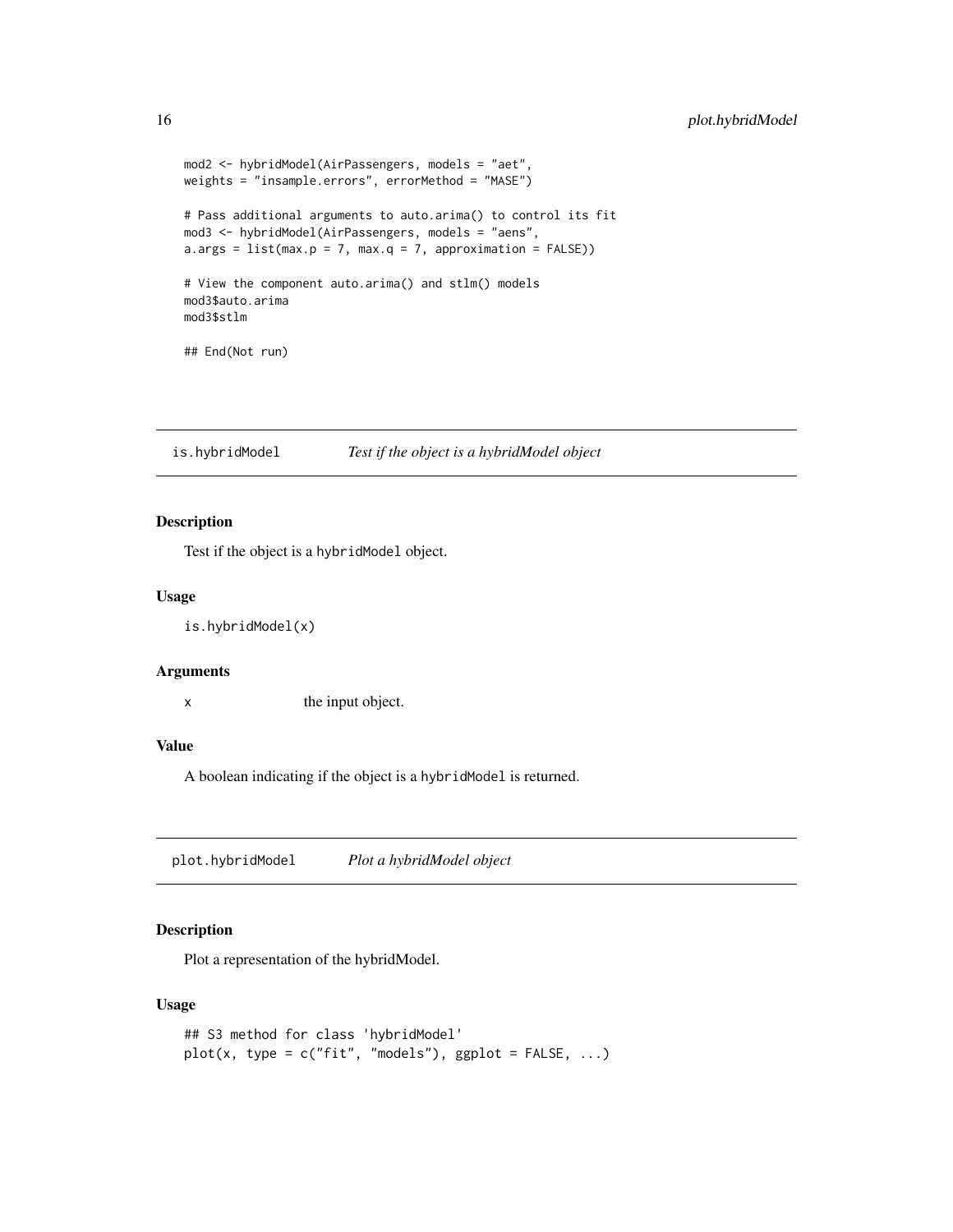#### <span id="page-16-0"></span>plot.thetam 17

#### Arguments

| X      | an object of class hybrid Model to plot.                                                                                                                                                                                                                                                                               |
|--------|------------------------------------------------------------------------------------------------------------------------------------------------------------------------------------------------------------------------------------------------------------------------------------------------------------------------|
| type   | if type = "fit", plot the original series and the individual fitted models. If<br>type = "models", use the regular plot methods from the component models, i.e.<br>plot. Arima, plot. ets, plot. tbats. Note: no plot methods exist for nnetar<br>and stlm objects, so these will not be plotted with type = "models". |
| ggplot | should the autoplot function be used (when available) for the plots?                                                                                                                                                                                                                                                   |
| .      | other arguments passed to plot.                                                                                                                                                                                                                                                                                        |

#### Details

For type = "fit", the original series is plotted in black. Fitted values for the individual component models are plotted in other colors. For type = "models", each individual component model is plotted. Since there is not plot method for stlm or nnetar objects, these component models are not plotted.

#### Value

None. Function produces a plot.

#### Author(s)

David Shaub

#### See Also

[hybridModel](#page-12-1)

#### Examples

```
## Not run:
hm <- hybridModel(woolyrnq, models = "aenst")
plot(hm, type = "fit")
plot(hm, type = "models")
## End(Not run)
```
plot.thetam *Plot components from Theta model*

#### Description

Produces a plot of the level components from the ETS model underlying a Theta model

```
## S3 method for class 'thetam'
plot(x, \ldots)
```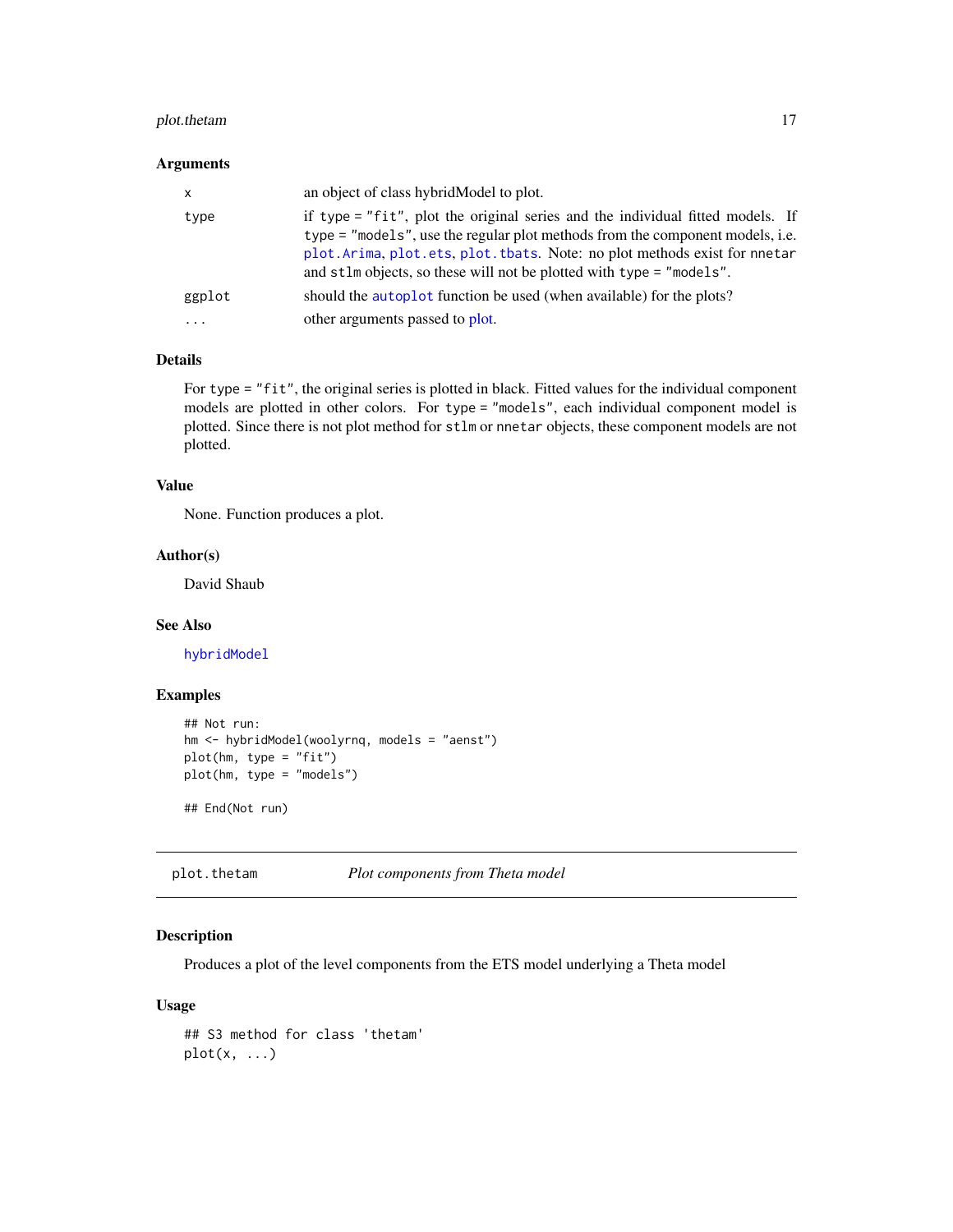<span id="page-17-0"></span>

| x        | Object of class "thetam".                        |
|----------|--------------------------------------------------|
| $\cdots$ | Other plotting parameters passed through to plot |

#### Details

The "state" component of the plot comes from the model  $ets(...,model = "ANN")$  that was fit as part of the theta method. The "seasonal" component is the multipliers from multiplicative classical decomposition seasonal adjustment that is performed before the ets model is fit. The "linear" component shows the direction and slope of drift that is used in the forecasting to come.

#### Value

None. Function produces a plot.

#### Author(s)

Peter Ellis

#### See Also

[thetam](#page-21-1)

#### Examples

model <- thetam(wineind) plot(model)

#### plotFitted *Plot the fitted values of a hybridModel object*

#### Description

Plot a fitted values of the hybridModel.

#### Usage

```
plotFitted(x, ggplot, ...)
```
#### Arguments

|          | an object of class hybrid Model to plot.                             |
|----------|----------------------------------------------------------------------|
| ggplot   | should the autoplot function be used (when available) for the plots? |
| $\cdots$ | other arguments passed to plot.                                      |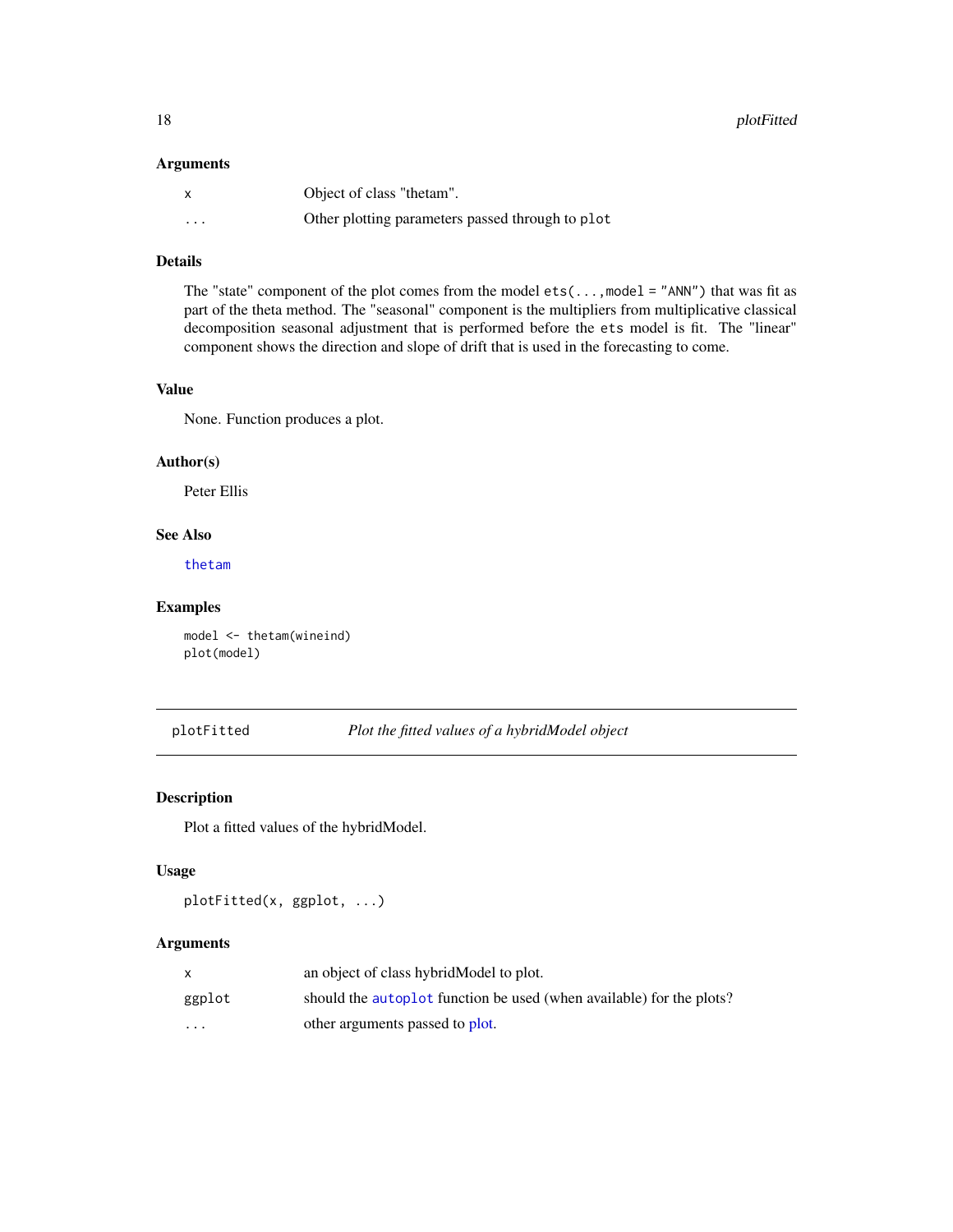<span id="page-18-0"></span>plotModelObjects *Plot the component models of a hybridModel object*

#### Description

Plot a representation of the hybridModel.

#### Usage

```
plotModelObjects(x, ggplot, ...)
```
#### Arguments

| X        | an object of class hybrid Model to plot.                             |
|----------|----------------------------------------------------------------------|
| ggplot   | should the autoplot function be used (when available) for the plots? |
| $\cdots$ | other arguments passed to plot.                                      |

prepareTimeseries *Helper function to validate and clean the input time series*

#### Description

Helper function to validate and clean the input time series

#### Usage

```
prepareTimeseries(y)
```
### Arguments

y The input time series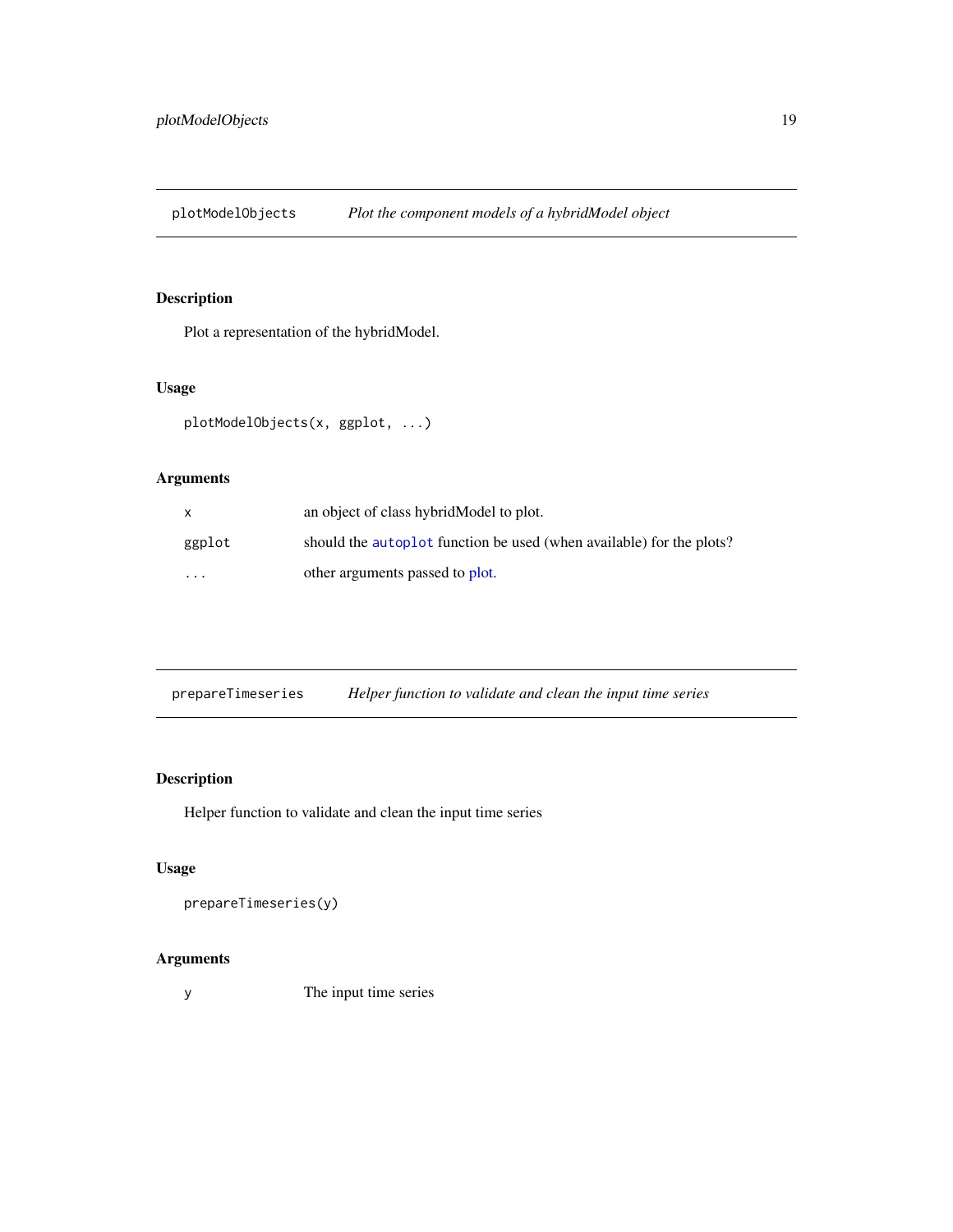<span id="page-19-0"></span>print.hybridModel *Print information about the hybridModel object*

### Description

Print information about the hybridModel object.

### Usage

## S3 method for class 'hybridModel'  $print(x, \ldots)$ 

#### Arguments

|         | the input hybrid Model object. |
|---------|--------------------------------|
| $\cdot$ | other arguments (ignored).     |

#### Details

Print the names of the individual component models and their weights.

| removeModels | Helper function to remove models that require more data |  |
|--------------|---------------------------------------------------------|--|
|--------------|---------------------------------------------------------|--|

#### Description

Helper function to remove models that require more data

#### Usage

```
removeModels(y, models)
```
#### Arguments

| У      | The input time series   |
|--------|-------------------------|
| models | The model codes to test |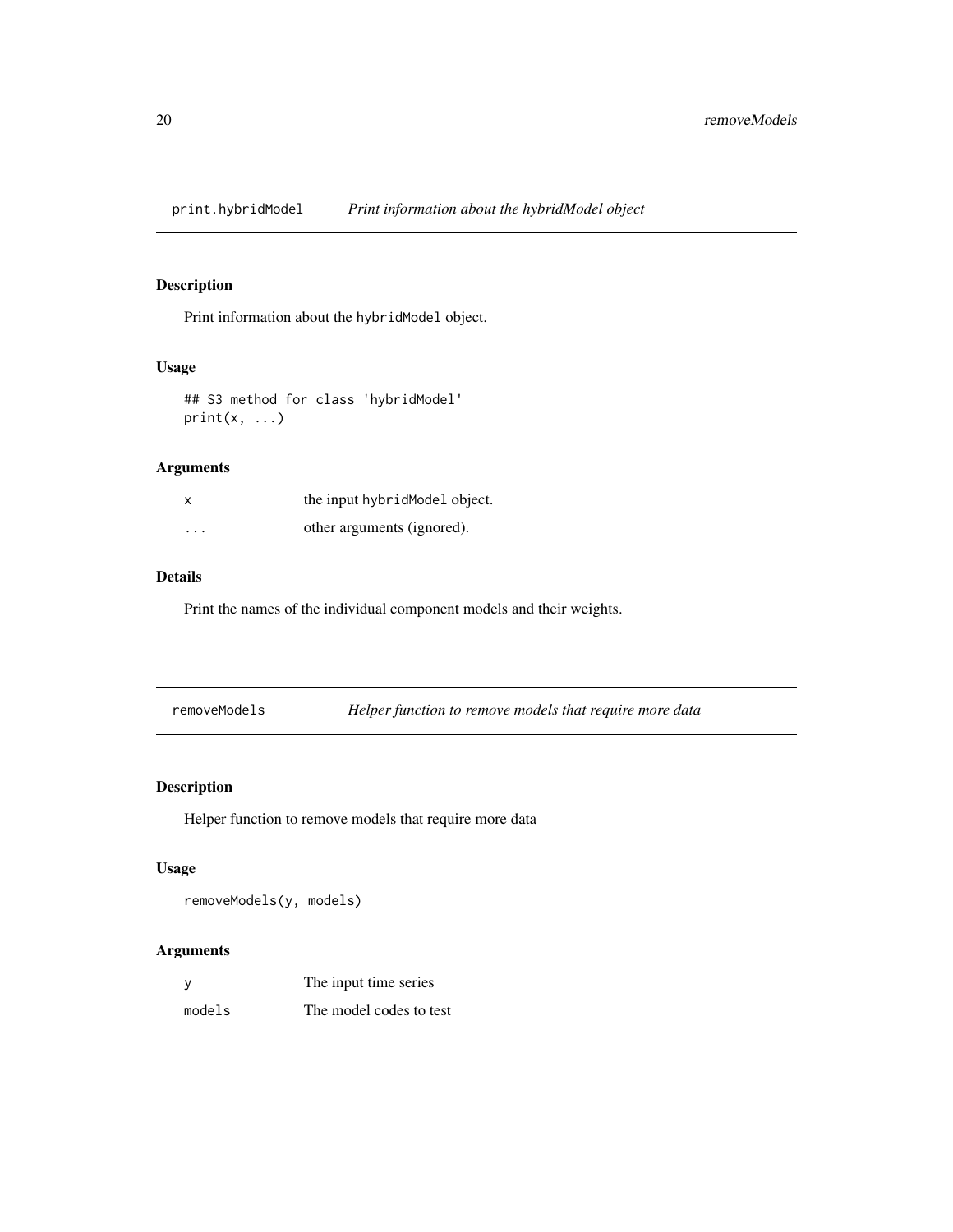<span id="page-20-0"></span>residuals.hybridModel *Extract Model Residuals*

#### Description

Extract the model residuals from the hybridModel object.

#### Usage

```
## S3 method for class 'hybridModel'
residuals(object, individual = FALSE, ...)
```
#### Arguments

| object                  | The input hybridModel.                                                                                          |
|-------------------------|-----------------------------------------------------------------------------------------------------------------|
| individual              | If TRUE, return the residuals of the component models instead of the residuals<br>for the whole ensemble model. |
| $\cdot$ $\cdot$ $\cdot$ | Other arguments (ignored).                                                                                      |

#### Value

The residuals of the ensemble or individual component models.

#### See Also

[accuracy](#page-0-0)

summary.hybridModel *Print a summary of the hybridModel object*

#### Description

Print a summary of the hybridModel object

#### Usage

```
## S3 method for class 'hybridModel'
summary(x)
```
#### Arguments

x the input hybridModel object.

#### Details

Print the names of the individual component models and their weights.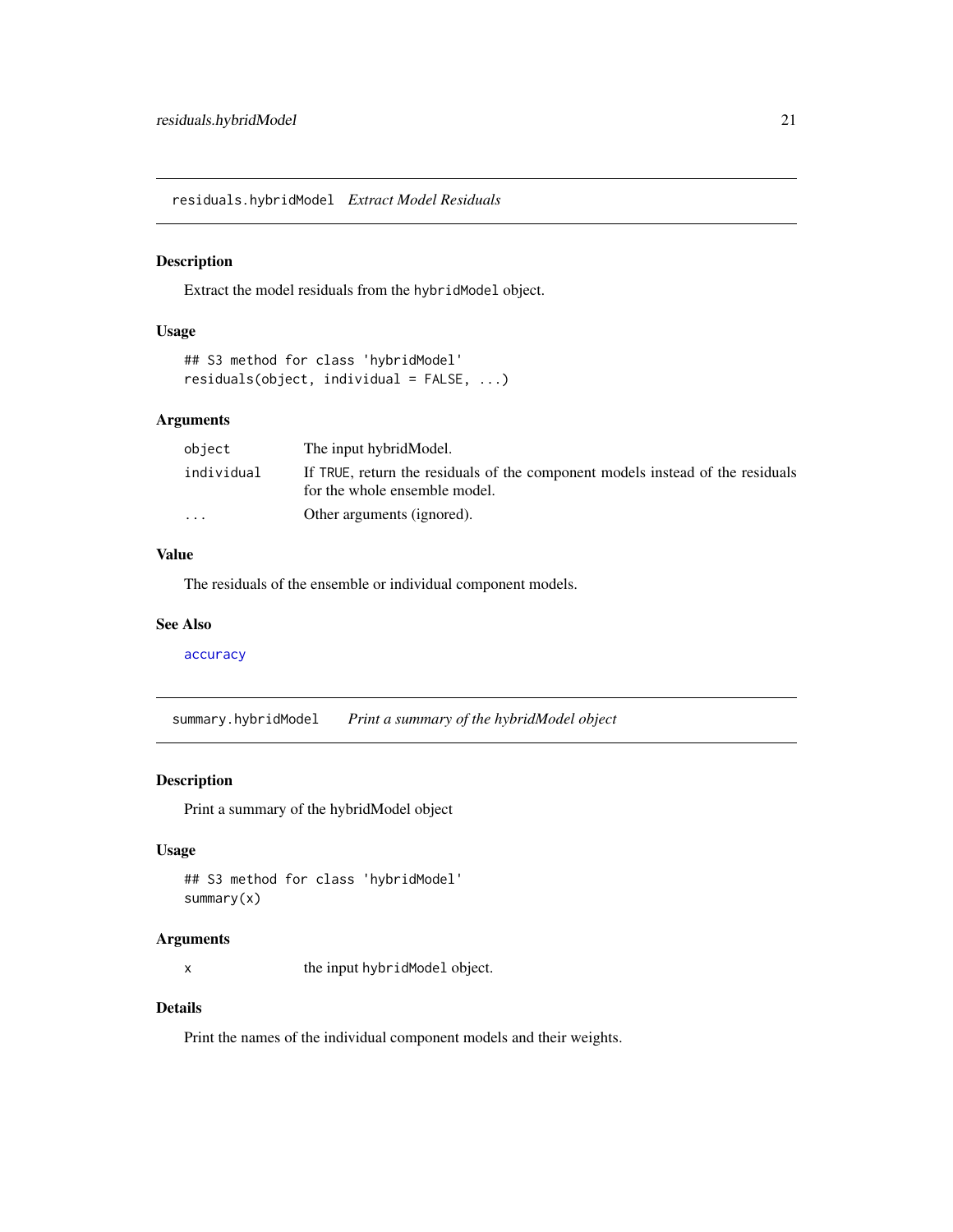<span id="page-21-1"></span><span id="page-21-0"></span>

Create a model object as an interim step to a theta method forecast.

#### Usage

thetam(y)

#### Arguments

y A numeric vector or time series.

#### Details

This fits an exponential smoothing state space model with model = 'ANN' to y, having first performed classic multiplicative seasonal adjustment. A drift value is also calculated by  $1\text{sfit}(\theta)$ : (length(y) -1),y)\$coef[2] / 2. In combination with forecast.thetam(), this provides identical results to forecast::thetaf(...). The purpose of splitting it into a 'model' and 'forecast' functions is to make the approach consistent with other modeling / forecasting approaches used in hybridModel().

#### Value

An object of class thetam

#### Author(s)

Peter Ellis

#### See Also

[forecast.thetam](#page-10-1)

#### Examples

mod1 <- thetam(Nile) plot(mod1)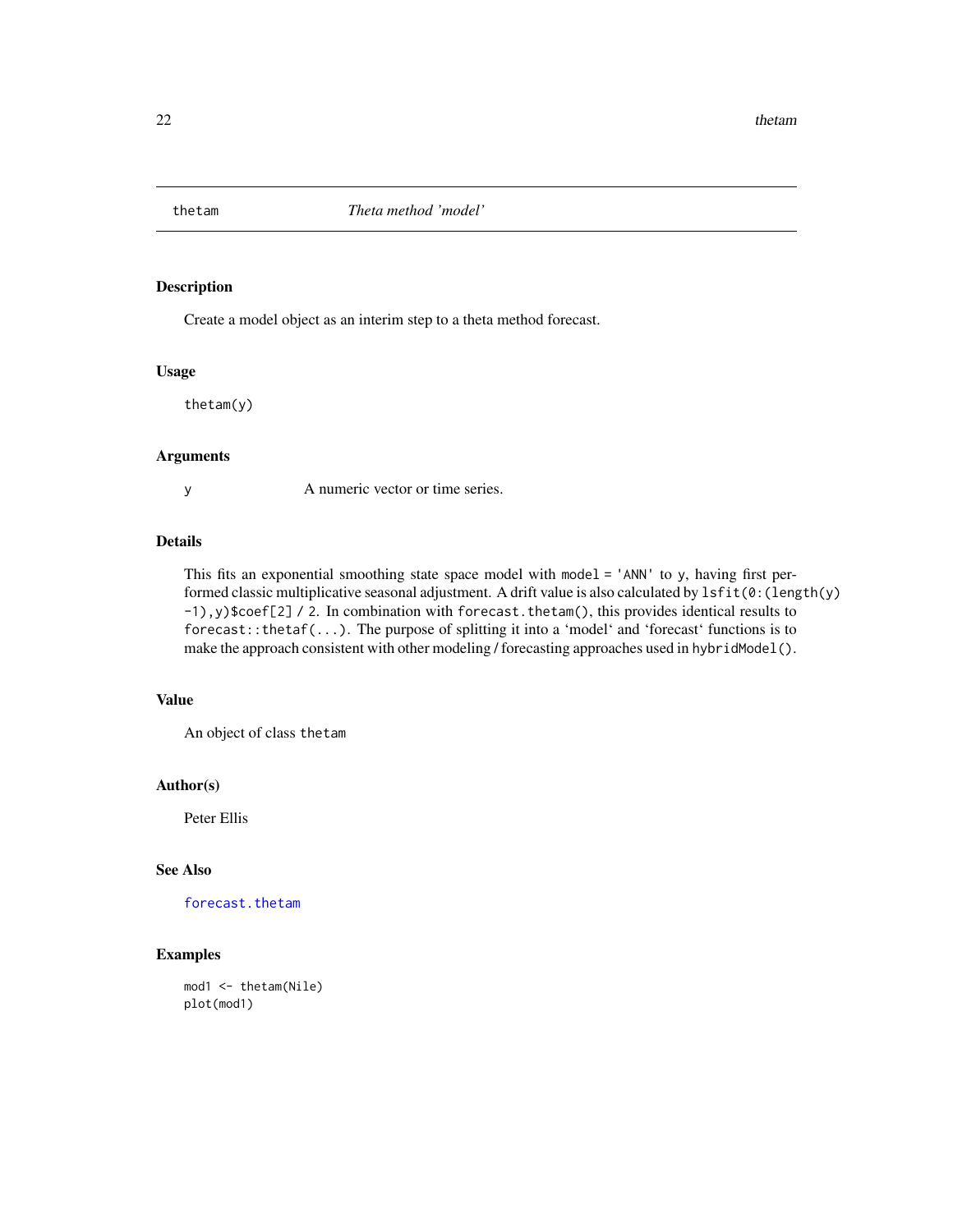<span id="page-22-0"></span>

Create a forecast ensemble using the theif() model

#### Usage

```
thiefModel(
 y,
 models = "aefnt",
 h = 2 * frequency(y),comb = c("struc", "mse", "ols", "bu", "shr", "sam"),verbose = FALSE
)
```
#### Arguments

| У       | the input time series                                               |
|---------|---------------------------------------------------------------------|
| models  | the models to use. These are specified the same way as hybrid Model |
| h       | the forecast horizon                                                |
| comb    | the combination method to use by thief                              |
| verbose | if TRUE, report the fitting status                                  |

#### Details

Use the "thief" package method for reconciling forecasts across the temporal hierarchy. The base models to be included in the ensemble are the same as those in hybridModel, but the stlm model cannot be included since it requires seasonal data.

#### Author(s)

David Shaub

#### See Also

[thief](#page-0-0)

[hybridModel](#page-12-1)

#### Examples

```
series <- subset(woolyrnq, end = 8)
thiefModel(series, models = "fz")
```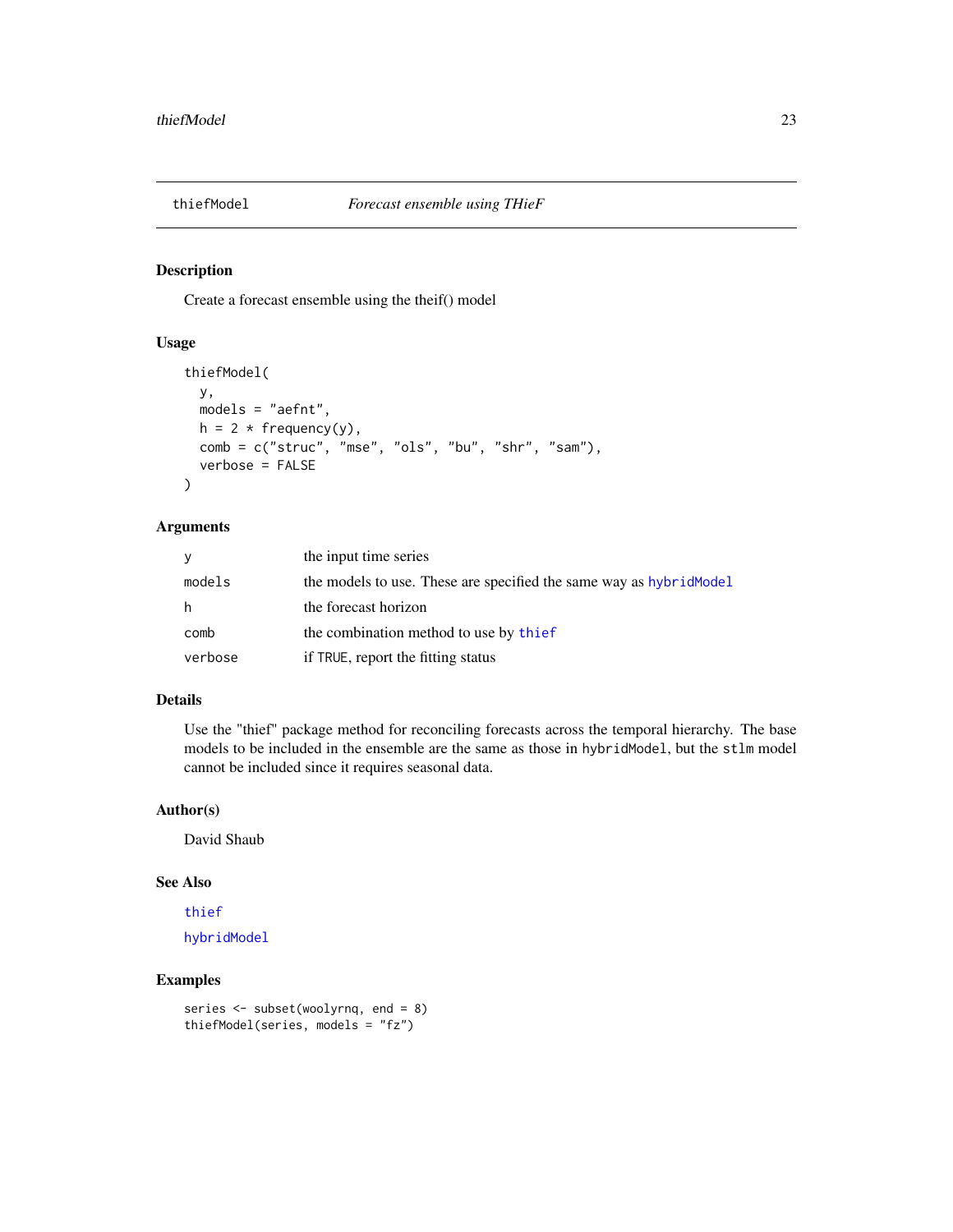<span id="page-23-0"></span>

Combine multiple ts objects into a single ts object. It is assumed that the ts objects provided are sequential. In other words, it is assumed that a valid time series object can actually be constructed from the provided objects. The start time and frequency of the combined object will correspond to the start time and frequency of the first provided object

#### Usage

tsCombine(...)

#### Arguments

... ts objects to combine

#### Details

Combine sequential time series objects into a single time series object. This might be useful, for example, when you want to combine the training and validation time series objects for plotting. The function assumes that the provided objects have no overlap. For example, a valid argument set would have two time series with periods from Jan-Dec 2015 and Jan-Dec 2016. An invalid set would be two time series t1 and t2 with periods from Jan-Dec 2015 and Aug 2015-Dec 2016 respectively. In that case, there is overlap between t1 and t2. The return value will depend on the order in which the arguments are provided. If the function call is tsCombine $(t1, t2)$ , the overlapping portion of t1 and t2 (Aug-Dec 2015 in this example), would have values from t1 as long as they are not NA. If the call is tsCombine( $(2, t1)$ , it will have values from  $t2$  as long as they are not NA.

#### Value

A combined ts object generated from the individual ts objects

#### Author(s)

Ganesh Krishnan

#### Examples

```
tsCombine(window(AirPassengers, end = c(1951, 12)), window(AirPassengers, start = c(1952, 1)))
```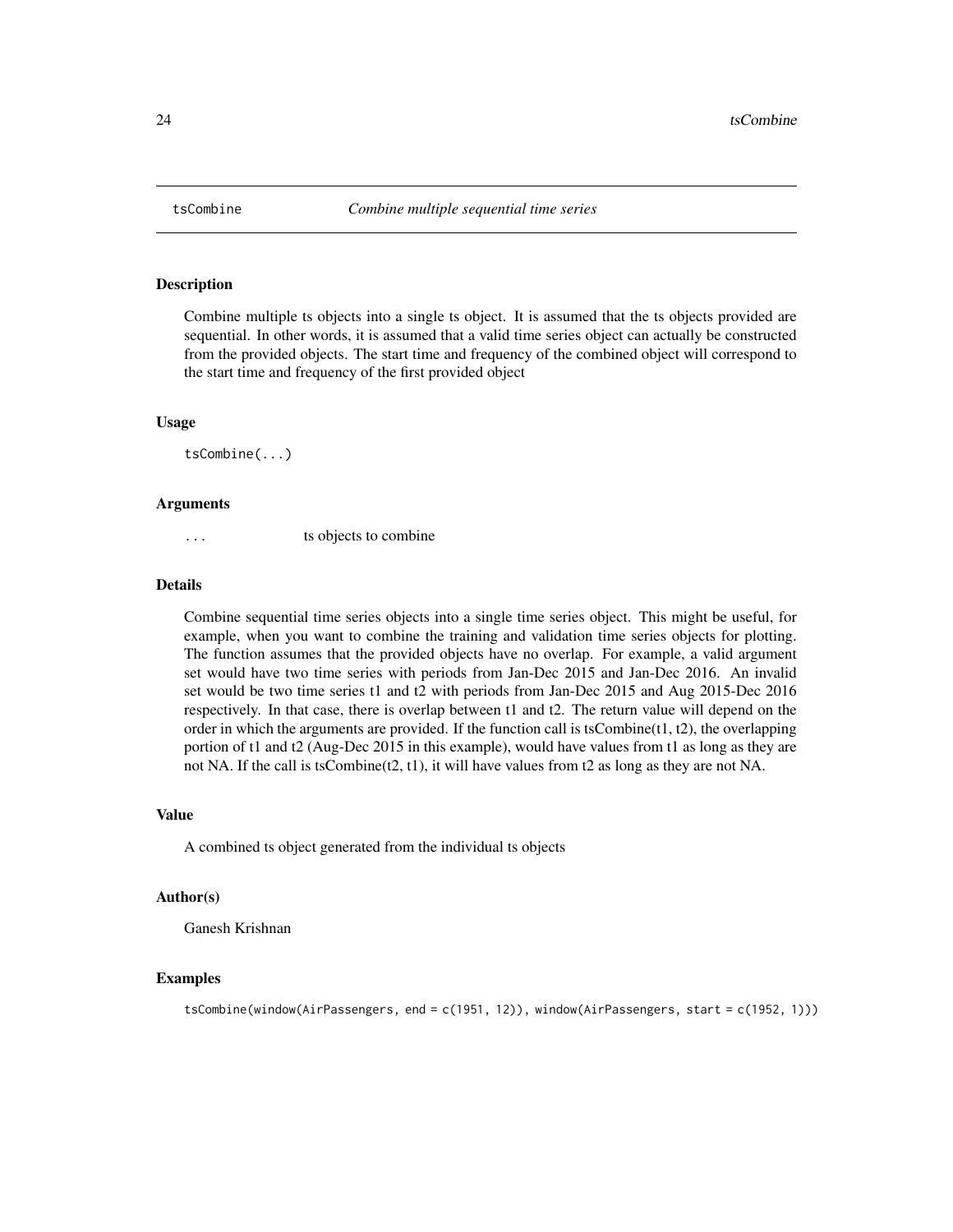<span id="page-24-0"></span>Training and test indices are generated for time series cross validation. Generated indices are based on the training windowSize, forecast horizons and whether a rolling or non-rolling cross validation procedure is desired.

#### Usage

tsPartition(x, rolling, windowSize, maxHorizon)

#### Arguments

|            | A time series                                                       |
|------------|---------------------------------------------------------------------|
| rolling    | Should indices be generated for a rolling or non-rolling procedure? |
| windowSize | Size of window for training                                         |
| maxHorizon | Maximum forecast horizon                                            |

#### Value

List containing train and test indices for each fold

#### Author(s)

Ganesh Krishnan

#### Examples

tsPartition(AirPassengers, rolling = TRUE, windowSize = 10, maxHorizon = 2)

tsSubsetWithIndices *Subset time series with provided indices*

#### Description

Use provided indices to subset a time series. The provided indices must be contiguous

#### Usage

tsSubsetWithIndices(x, indices)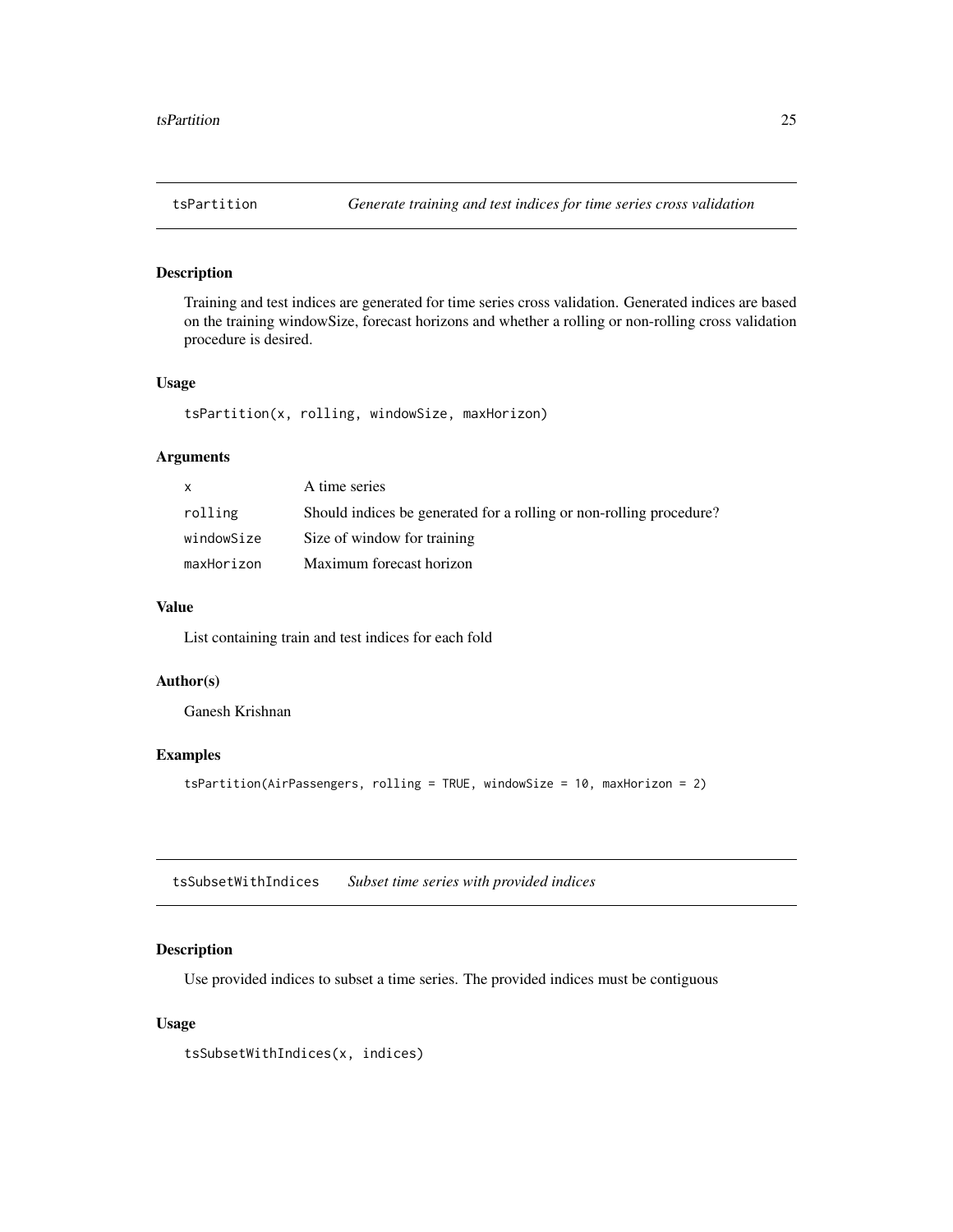<span id="page-25-0"></span>

|         | A time series object                                 |
|---------|------------------------------------------------------|
| indices | A contiguous vector of indices to use for subsetting |

#### Value

A time series object appropriately subsetted using provided indices

#### Author(s)

Ganesh Krishnan

#### Examples

tsSubsetWithIndices(AirPassengers, c(3:10))

unwrapParallelModels *Helper function used to unpack the fitted model objects from a list*

### Description

Helper function used to unpack the fitted model objects from a list

#### Usage

unwrapParallelModels(fitModels, expandedModels)

#### Arguments

fitModels A list containing the models to include in the ensemble expandedModels A character vector from the models argument of [hybridModel](#page-12-1)

#### Details

See usage inside the hybridModel function.

#### See Also

[hybridModel](#page-12-1)